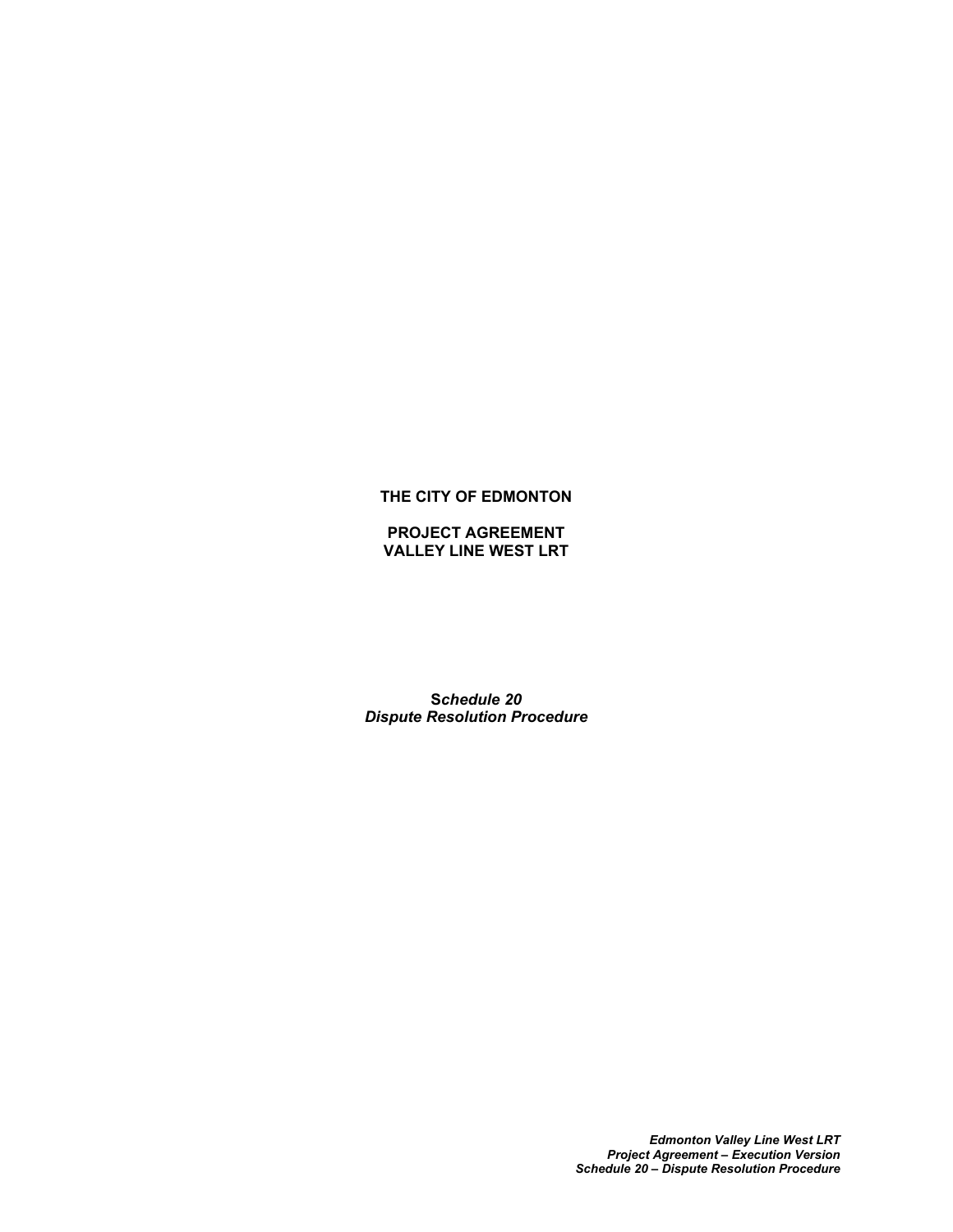# **TABLE OF CONTENTS**

| $\mathbf{1}$ . |     |  |  |
|----------------|-----|--|--|
|                | 1.1 |  |  |
| 2.             |     |  |  |
|                | 2.1 |  |  |
|                | 2.2 |  |  |
|                | 2.3 |  |  |
|                | 2.4 |  |  |
|                | 2.5 |  |  |
|                | 2.6 |  |  |
|                | 2.7 |  |  |
|                | 2.8 |  |  |
| 3.             |     |  |  |
|                | 3.1 |  |  |
|                | 3.2 |  |  |
|                | 3.3 |  |  |
|                | 3.4 |  |  |
| 4.             |     |  |  |
|                | 4.1 |  |  |
|                | 4.2 |  |  |
|                | 4.3 |  |  |
|                | 44  |  |  |
| 5.             |     |  |  |
|                | 5.1 |  |  |
|                | 5.2 |  |  |
|                | 5.3 |  |  |
|                | 5.4 |  |  |
|                | 5.5 |  |  |
|                | 5.6 |  |  |
|                |     |  |  |
|                |     |  |  |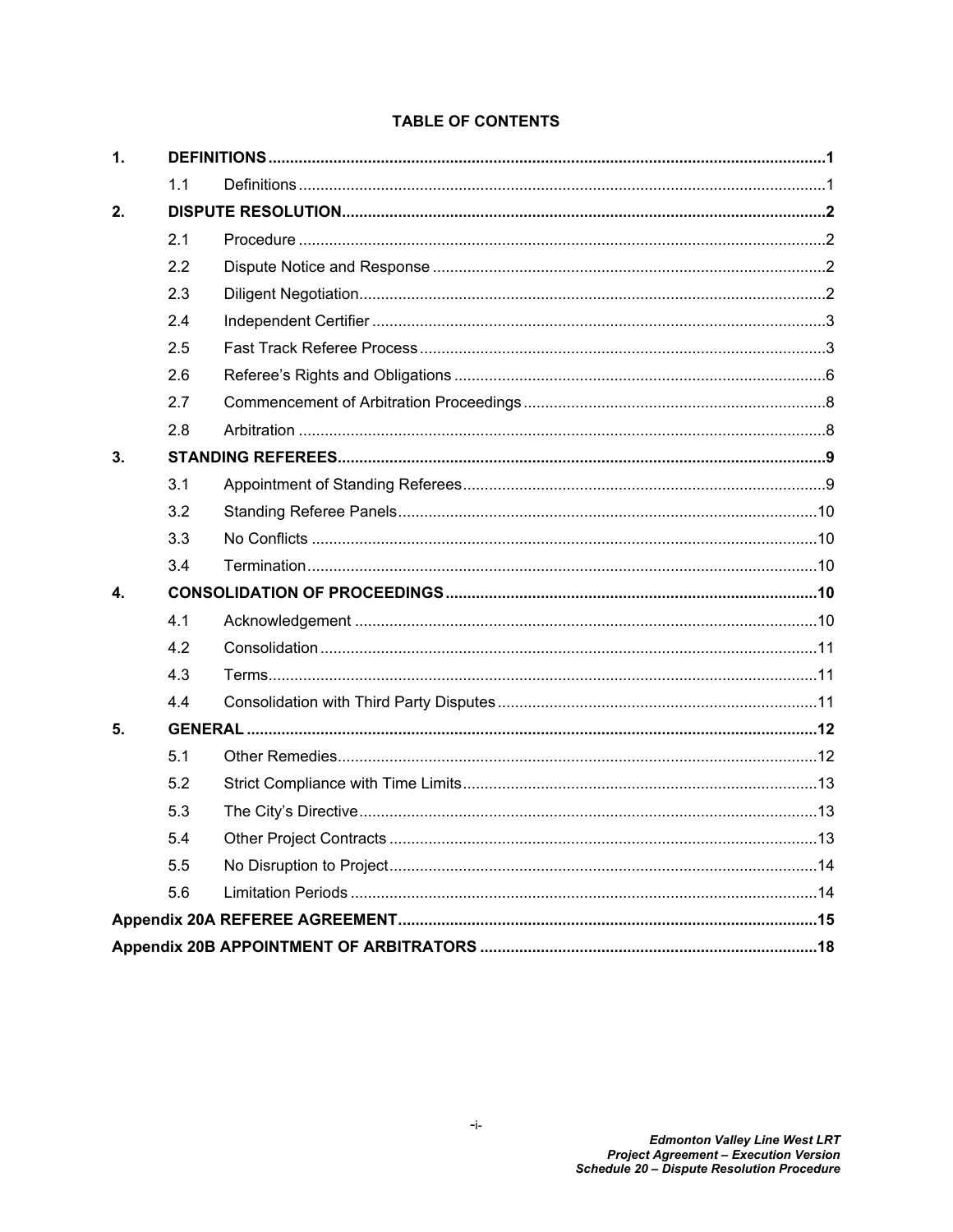#### **SCHEDULE 20**

### **DISPUTE RESOLUTION PROCEDURE**

### <span id="page-2-0"></span>**1. DEFINITIONS**

#### <span id="page-2-1"></span>**1.1 Definitions**

In this Schedule 20 [*Dispute Resolution Procedure*], unless the context indicates a contrary intention, terms which are defined in the Agreement (and not otherwise defined in this Schedule 20 [*Dispute Resolution Procedure*]) shall have meanings given to them in the Agreement and the following terms shall have the following meanings:

- (a) "**ADRIA**" has the meaning given in Section [2.5\(b\)](#page-4-2).
- (b) "**ADRIC**" has the meaning given in Section [2.8\(a\)](#page-9-2).
- (c) "**Appointed Referee**" has the meaning given in Section [2.5\(b\).](#page-4-2)
- (d) "**Arbitration Notice**" has the meaning given in Section [2.8.](#page-9-1)
- (e) "**Arbitrator**" has the meaning given in Section [2.8\(b\).](#page-9-3)
- (f) "**BAFO**" has the meaning given in Section [2.5\(c\)\(iv\)](#page-6-0).
- (g) "**BAFO Submission Date**" has the meaning given in Section [2.5\(c\)\(iv\)](#page-6-0).
- (h) "**Commencement Date**" has the meaning given in Section [2.5\(b\).](#page-4-2)
- (i) "**Commercial Referee Panel**" has the meaning given in Section [3.2\(b\).](#page-11-5)
- (j) "**Consolidated Proceeding**" has the meaning given in Section [4.2](#page-11-4).
- (k) "**Dispute Notice**" has the meaning given in Section [2.2](#page-3-2).
- (l) "**Dispute Resolution Procedure**" has the meaning given in Section [2.1.](#page-3-1)
- (m) "**FTRP Initiating Party**" has the meaning given in Section [2.5\(b\).](#page-4-2)
- (n) "**FTRP Receiving Party**" has the meaning given in Section [2.5\(b\).](#page-4-2)
- (o) "**Initial Meeting**" has the meaning given in Section [2.3](#page-3-3).
- (p) "**Initial Submission**" has the meaning given in Section [2.5\(c\).](#page-6-1)
- (q) "**Initiating Party**" has the meaning given in Section [2.2.](#page-3-2)
- (r) "**Negotiation Period**" has the meaning given in Section [2.3](#page-3-3).
- (s) "**Notice of Declination**" has the meaning given in Section [2.5\(b\)](#page-4-2).
- (t) "**Objection Notice**" has the meaning given in Section [2.5\(b\)](#page-4-2).
- (u) "**Project Agreement Arbitration**" has the meaning given in Section [4.4\(a\).](#page-12-2)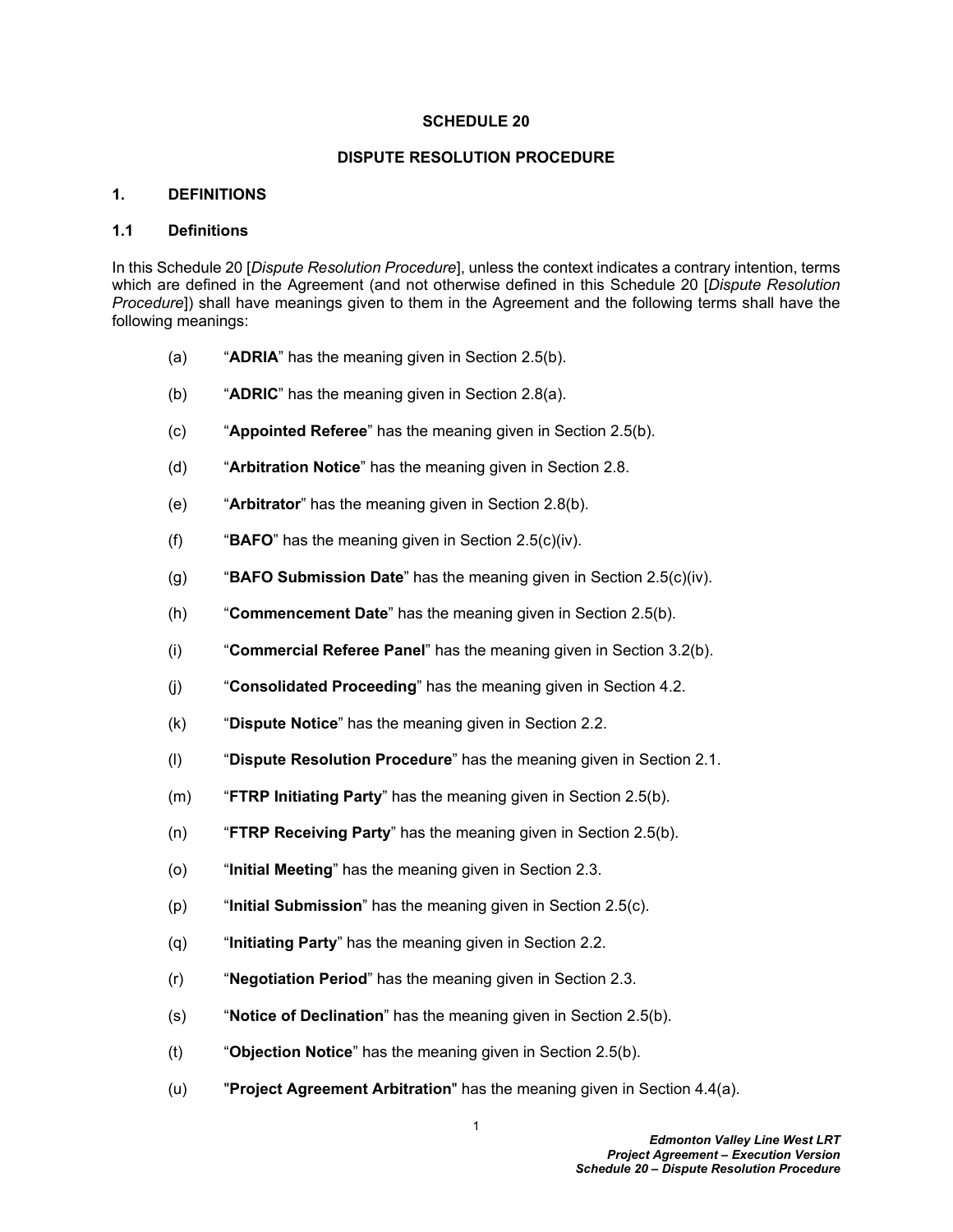- (v) "**Rebuttal Submission**" has the meaning given in Section [2.5\(c\).](#page-6-1)
- (w) "**Receiving Party**" has the meaning given in Section [2.2](#page-3-2).
- (x) "**Referee**" has the meaning given in Section [2.5\(a\)](#page-4-3).
- (y) "**Referee Agreement**" has the meaning given in Section [3.1](#page-10-1).
- (z) "**Referee Appointment Notice**" has the meaning given in Section [2.5\(b\)](#page-4-2).
- (aa) "**Referee Notice**" has the meaning given in Section [2.5\(a\).](#page-4-3)
- (bb) "**Referee Selection Notice**" has the meaning given in Section [2.5\(b\).](#page-4-2)
- (cc) "**Response**" has the meaning given in Section [2.2](#page-3-2).
- (dd) "**Selected Referee**" has the meaning given in Section [2.5\(b\)](#page-4-2).
- (ee) "**Standing Referees**" has the meaning given in Section [3.1](#page-10-1).
- (ff) "**Surrebuttal Submission**" has the meaning given in Section [2.5\(b\)](#page-4-2).
- (gg) "**Technical Referee Panel**" has the meaning given in Section [3.2\(a\).](#page-10-3)
- (hh) "**Third Party Arbitration**" has the meaning given in Section [4.4\(a\).](#page-12-2)
- (ii) "**Third Party Litigation**" has the meaning given in Section [4.4\(b\).](#page-12-3)

# <span id="page-3-0"></span>**2. DISPUTE RESOLUTION**

# <span id="page-3-1"></span>**2.1 Procedure**

Unless both Parties otherwise agree, all Disputes shall be resolved in accordance with the provisions of this Schedule 20 *[Dispute Resolution Procedure]* (the "**Dispute Resolution Procedure**"). The Parties agree that at all times, both during and after the Term, each of them will make bona fide efforts to: (a) resolve by amicable negotiations any and all Disputes arising between them on a without prejudice basis; and (b) have all Disputes resolved at the lowest level of management before engaging the dispute resolution processes described in this Schedule 20 *[Dispute Resolution Procedure]*.

# <span id="page-3-2"></span>**2.2 Dispute Notice and Response**

If the Parties are unable to resolve a Dispute at the lowest level of management pursuant to Section [2.1](#page-3-1), either Party (the "**Initiating Party**") may give a written notice to the other Party (the "**Dispute Notice**") briefly setting out the nature of the Dispute, the remedy or relief sought and the grounds on which such remedy or relief is sought. Within five Business Days of receiving a Dispute Notice, the Party that received the Dispute Notice (the "**Receiving Party**") will provide a response to the Dispute Notice (the "**Response**") to the Initiating Party briefly setting out the Receiving Party's response to the Dispute, including the remedy or relief sought by the Receiving Party and the grounds on which such remedy or relief is sought by the Receiving Party.

# <span id="page-3-3"></span>**2.3 Diligent Negotiation**

Within three Business Days of the Initiating Party receiving a Response from the Receiving Party or, if a Response was not received, within five Business Days following receipt of the Dispute Notice by the Receiving Party, the Parties' Representatives will meet (the "**Initial Meeting**") and, in a diligent manner,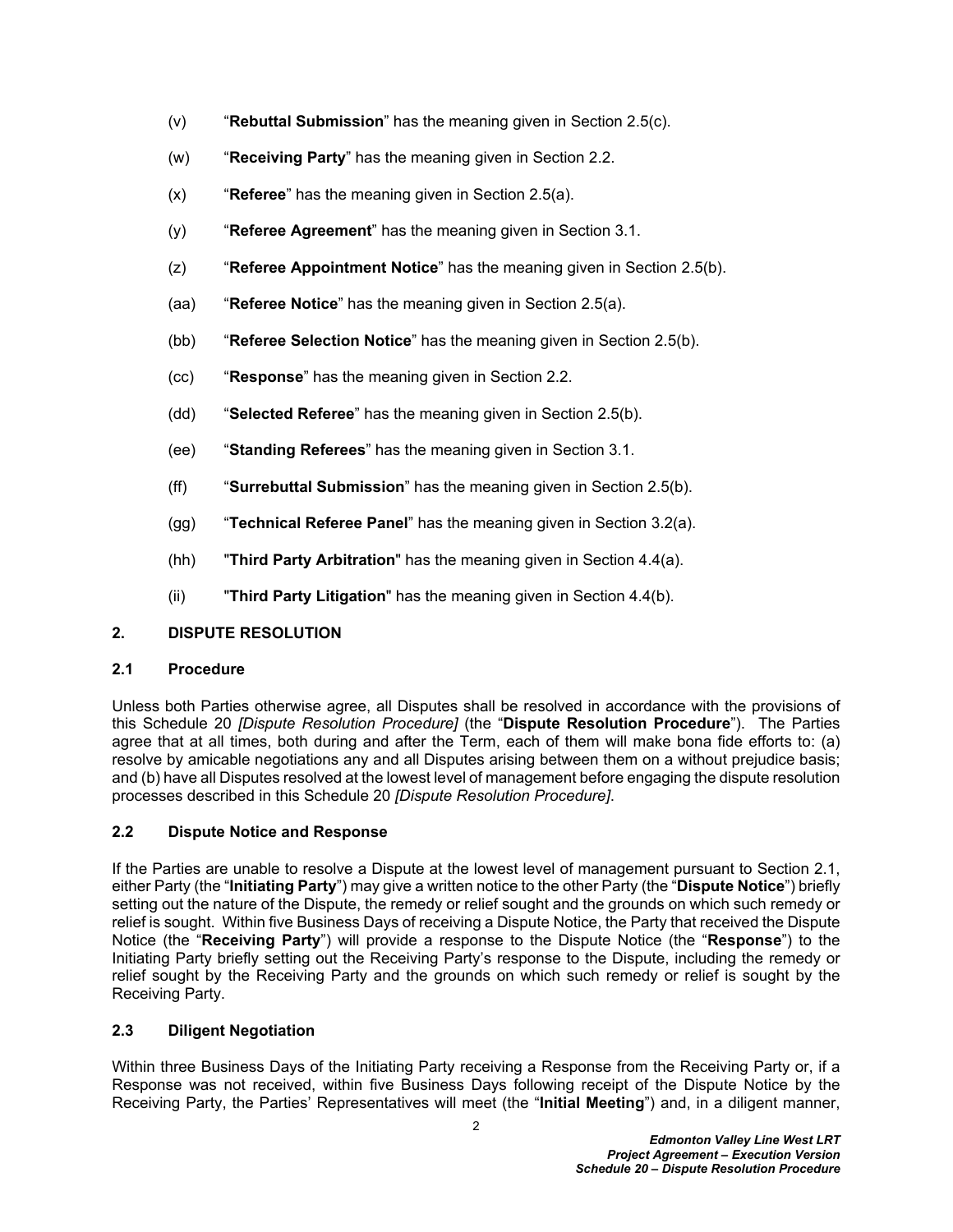make bona fide efforts to resolve the Dispute on a without prejudice basis. The Parties will attempt to resolve the Dispute within five Business Days of the Initial Meeting or within such longer period as the Parties may mutually agree in writing (the "**Negotiation Period**"). Each Party's Representative shall provide to the other, on a without prejudice basis, timely disclosure of all relevant facts, information and documents (except such documentation that is subject to legal privilege) as may be required or reasonably requested by the other to facilitate the resolution of the Dispute.

# <span id="page-4-0"></span>**2.4 Independent Certifier**

If the Dispute is not resolved pursuant to Section [2.3](#page-3-3) *[Diligent Negotiation]* to the mutual satisfaction of the Parties during the Negotiation Period, Disputes relating to the matters referred to in paragraphs [\(a\)](#page-4-4) to [\(c\)](#page-4-5)  below shall be submitted by written notice provided by a Party to the other Party and to the Independent Certifier within five Business Days of the end of the Negotiation Period for independent determination by the Independent Certifier within such period as may be specified in the Agreement or, if no period is specified, within 10 Business Days after submission to the Independent Certifier:

- <span id="page-4-4"></span>(a) Disputes that relate to completion of Construction Completion Deficiencies;
- (b) Disputes that are referred to in this Agreement for determination by the Independent Certifier; and
- <span id="page-4-5"></span>(c) Disputes that relate to the Functions or any Functions Variations (as those terms are defined in the Independent Certifier Agreement).

Any determinations of the Independent Certifier pursuant to this Section [2.4](#page-4-0) *[Independent Certifier]* are not binding on the Parties, and all Disputes in relation to such decisions shall be resolved pursuant to this Schedule 20 *[Dispute Resolution Procedure].* For greater certainty, the foregoing is not intended to apply to determinations of the Independent Certifier that are final and binding on the Parties as set out elsewhere in this Agreement.

If neither Party submits one of the foregoing Disputes to the Independent Certifier within five Business Days of the end of the Negotiation Period, the Dispute Notice shall be deemed to have been withdrawn*.*

### <span id="page-4-1"></span>**2.5 Fast Track Referee Process**

- <span id="page-4-3"></span>(a) If a Dispute (other than one to which Section [2.4](#page-4-0) *[Independent Certifier]* applies) is not resolved pursuant to Section [2.3](#page-3-3) *[Diligent Negotiation]* to the mutual satisfaction of the Parties during the Negotiation Period, either Party may, within five Business Days of the end of the Negotiation Period by written notice to the other (a "**Referee Notice**"), request the appointment of a single referee ("**Referee**") in accordance with the provisions of this Section [2.5](#page-4-1) *[Fast Track Referee Process]*. If neither Party requests the appointment of a Referee on or before the fifth Business Day following the end of the Negotiation Period, the Dispute Notice shall be deemed to have been withdrawn*.*
- <span id="page-4-2"></span>(b) The Referee shall be appointed as an expert to resolve the Dispute and shall be appointed in the following manner:
	- (i) The Party that issues the Referee Notice (the "**FTRP Initiating Party**") shall:
		- (A) designate in the Referee Notice whether such Referee should be drawn from the Technical Referee Panel or the Commercial Referee Panel, and
		- (B) identify a Standing Referee from the Technical Referee Panel or the Commercial Referee Panel (as applicable) that such Party proposes should be appointed as the Referee to resolve the Dispute.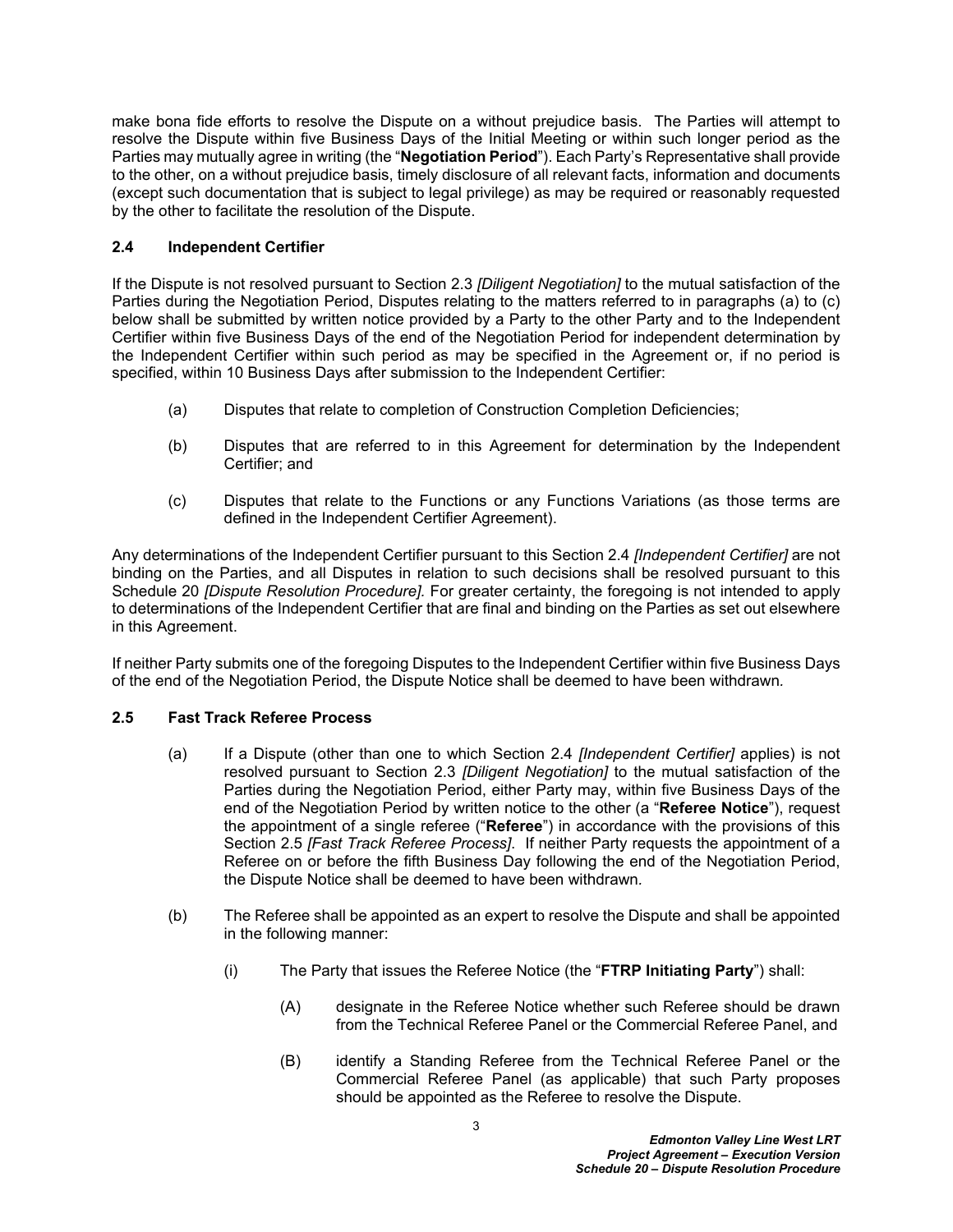- (ii) If the Party receiving the Referee Notice (the "**FTRP Receiving Party**") objects:
	- (A) to the designation of the relevant Standing Referee panel from which the Referee should be drawn, or
	- (B) to the individual Standing Referee identified by the FTRP Initiating Party,

that Party must provide written notice of such objection (an "**Objection Notice**"), with reasons, to the FTRP Initiating Party within 2 Business Days of receiving the Referee Notice.

- (iii) If the FTRP Receiving Party fails to provide an Objection Notice under Section 2.5(b)(ii) within two Business Days of receiving the Referee Notice, or if it delivers a notice expressly accepting the Standing Referee proposed by the FTRP Initiating Party in the Referee Notice, the Standing Referee designated by the FTRP Initiating Party shall, subject to Section [2.5\(b\)\(v\),](#page-5-0) be selected as the Referee and the FTRP Initiating Party shall provide immediate written notice to the Standing Referee (the "**Selected Referee**") of his or her selection (a "**Referee Selection Notice**") with a copy to the FTRP Receiving Party.
- (iv) If the FTRP Receiving Party provides an Objection Notice and the Parties fail to select another Standing Referee within three Business Days following delivery of such Objection Notice, then either Party may, within five Business Days from the expiry of the abovementioned three Business Day period apply to the ADR Institute of Alberta ("**ADRIA**") for a referee to be promptly appointed under the "National Arbitration Rules" of the ADR Institute of Canada to act as the Referee in relation to the Dispute (the "**Appointed Referee**"). The FTRP Initiating Party shall provide written notice to the Appointed Referee of his or her appointment within two Business Days following such appointment (a "**Referee Appointment Notice**"). If neither Party applies to ADRIA as aforesaid for the appointment of a referee on or before the fifth Business Day from the expiry of the abovementioned three Business Day period, the Dispute Notice shall be deemed to have been withdrawn.
- <span id="page-5-0"></span>(v) Within three Business Days of receipt of the Referee Selection Notice or the Referee Appointment Notice, the Selected Referee or the Appointed Referee, as applicable, shall provide written notice to each of the Parties either accepting his or her selection or appointment or advising the Parties that he or she is unable or unwilling to act as the Referee in respect of the relevant Dispute (a "**Notice of Declination**"). If the Parties receive a Notice of Declination from the Selected Referee, the FTRP Initiating Party shall issue a revised Referee Notice identifying a different Standing Referee from the Technical Referee Panel or the Commercial Referee Panel (as applicable) that such Party proposes should be appointed as the Referee to resolve the Dispute. The process outlined in this section [2.5\(b\)](#page-4-2) shall apply to this revised Referee Notice. If the Parties receive a Notice of Declination from all Standing Referees from the Technical Referee Panel or the Commercial Referee Panel (as applicable), then either Party may, within five Business Days from the receipt of the last Notice of Declination apply to ADRIA for the appointment of an Appointed Referee. The FTRP Initiating Party shall provide the Referee Appointment Notice within two Business Days following such appointment. If neither Party applies to ADRIA for the appointment of a referee on or before the fifth Business Day from receipt of the last Notice of Declination from Standing Referees from the applicable panel, the Dispute Notice shall be deemed to have been withdrawn.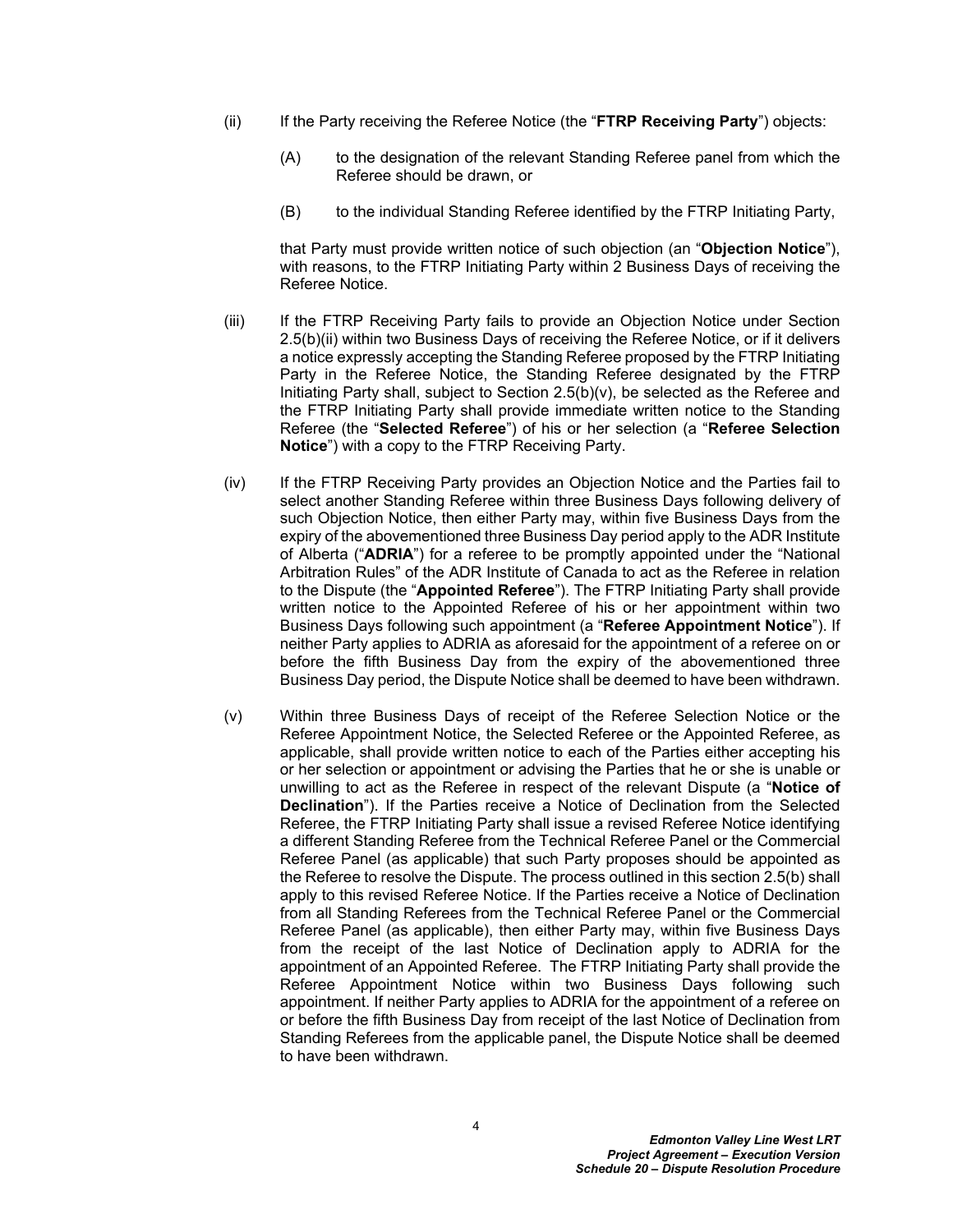(vi) The Referee's selection or appointment shall be deemed to have been confirmed on the date (the "**Commencement Date**") that the Referee delivers to the Parties written notice pursuant to Section [2.5\(b\)\(v\)](#page-5-0) accepting his or her selection or appointment. Such notice shall include the Referee's email address for delivery of submissions and for delivery of the BAFO as provided herein.

#### <span id="page-6-1"></span>(c) *Submissions and Final Offer Proposal*

- (i) Within five Business Days of the Commencement Date, the FTRP Initiating Party shall deliver to both the Referee and the FTRP Receiving Party a written submission setting forth the FTRP Initiating Party's position in regards to the Dispute and the reasons supporting such position (the "**Initial Submission**"). If the FTRP Initiating Party fails to deliver its Initial Submission to the Referee and the FTRP Receiving Party within such five-Business Day period, the Dispute Notice shall be deemed to be withdrawn.
- <span id="page-6-2"></span>(ii) Within five Business Days of the delivery to the Referee and the FTRP Receiving Party of the Initial Submission, the FTRP Receiving Party may deliver to the Referee and the FTRP Initiating Party a written submission (the "**Rebuttal Submission**") responding to the submissions contained in the Initial Submission. If the FTRP Receiving Party fails to deliver its Rebuttal Submission to the Referee and the FTRP Initiating Party within such five-Business Day period, the FTRP Receiving Party shall be deemed to have adopted the FTRP Initiating Party's Initial Submission.
- (iii) Notwithstanding Section [2.5\(c\)\(ii\)](#page-6-2) and Section [5.2,](#page-13-2) the FTRP Receiving Party may, within five Business Days of the delivery of the Initial Submission, on notice to the FTRP Initiating Party, apply to the Referee for, and the Referee may (in his or her discretion) make, a direction extending the time provided in Section [2.5\(c\)\(ii\)](#page-6-2) for the delivery of a Rebuttal Submission if the Initial Submission contains evidence (including expert evidence) that has not been previously communicated to the FTRP Receiving Party.
- <span id="page-6-0"></span>(iv) The FTRP Initiating Party may, within two Business Days of the delivery of the Rebuttal Submission, on notice to the FTRP Receiving Party, apply to the Referee for, and the Referee may (in his or her discretion) by notice in writing grant, permission to the FTRP Initiating Party to deliver to the Referee and the FTRP Receiving Party a further submission ("**Surrebuttal Submission**") if the Rebuttal Submission contains evidence (including expert evidence) that has not previously been communicated to the FTRP Initiating Party. If the Referee grants permission to the FTRP Initiating Party to deliver a Surrebuttal Submission, such Surrebuttal Submission shall be delivered by the FTRP Initiating Party to the Referee and the FTRP Receiving Party no more than five Business Days following the grant of permission by the Referee.
- (v) Within three Business Days from the delivery to the Referee and the other Party of the Rebuttal Submission or the Surrebuttal Submission (if any) (the "**BAFO Submission Date**"), each Party must submit to the Referee its "best and final offer" (a "**BAFO**") for settlement of the Dispute. The BAFO shall be limited to the Party's offer and shall not contain any further submissions or elaboration of the Party's position. The Referee shall not deliver to either Party a copy of the other Party's BAFO.
- (vi) If a Party fails to submit a BAFO within the aforesaid three-Business Day period, that Party shall be deemed to have submitted the same BAFO as the other Party.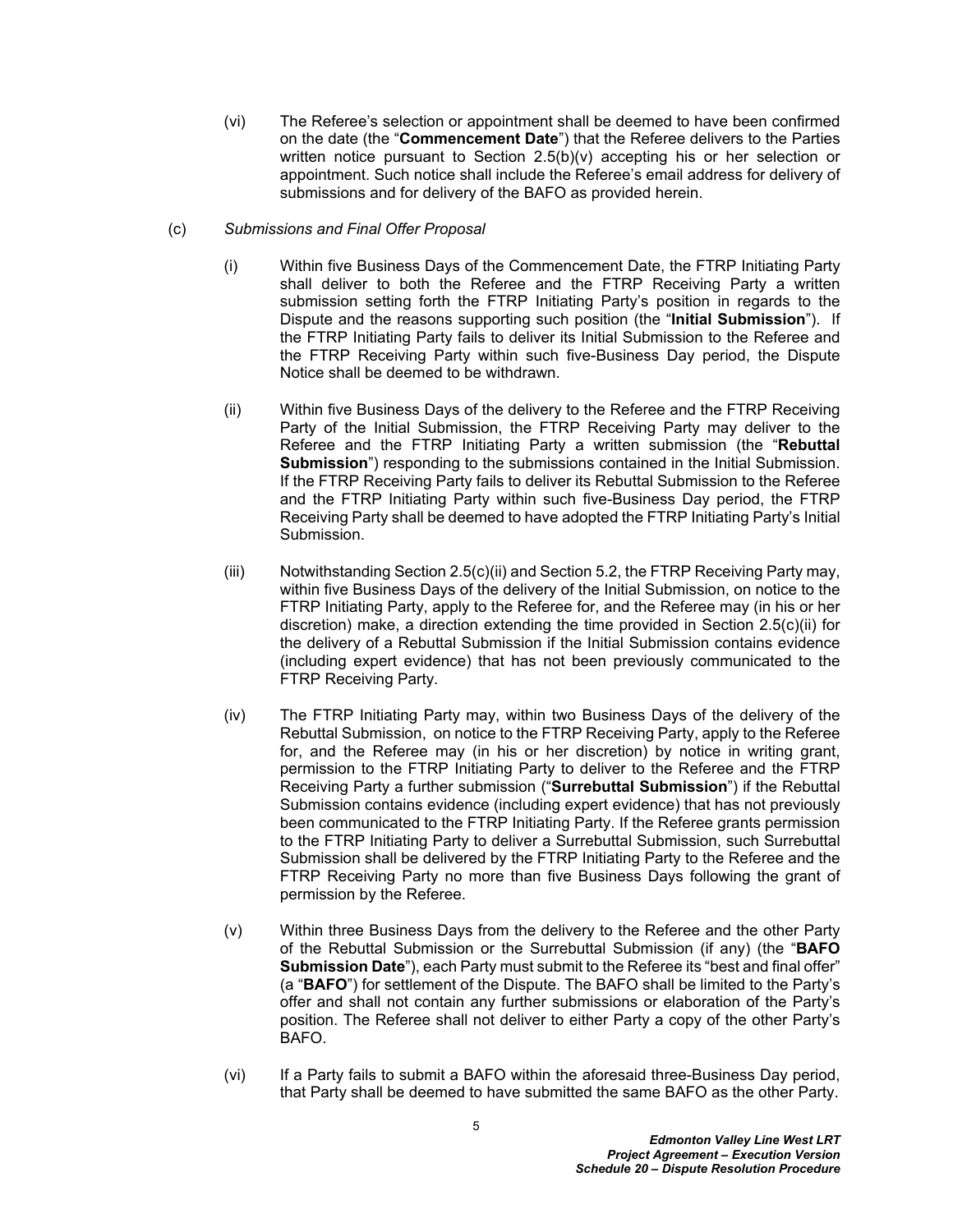- (vii) The Parties may change, by agreement in writing, the time permitted for the delivery of the Initial Submission, the Rebuttal Submission, the Surrebuttal Submission or the BAFO.
- (viii) The Initial Submission, the Rebuttal Submission, the Surrebuttal Submission and the BAFO shall be in digital/electronic format and shall be delivered to the Referee and the other Party, where delivery to the other Party is specified in the above sections, by email or other electronic means.
- (ix) Upon request by the Referee, the Parties shall provide the Referee with paper copies of their respective Initial Submissions, Rebuttal Submissions, Surrebuttal Submissions and BAFOs.

## <span id="page-7-0"></span>**2.6 Referee's Rights and Obligations**

In addition to any other rights and obligations the Referee may have under this Schedule 20 *[Dispute Resolution Procedure]* or the Referee Agreement:

- <span id="page-7-1"></span>(a) *Referee Review:* The Referee appointed pursuant to Section [2.5](#page-4-1) *[Fast Track Referee Process]* shall conduct an impartial consideration of the relevant Dispute in such manner as the Referee thinks fit, including (in his or her sole discretion) carrying out on-site inspections and interviews with any persons that the Referee considers appropriate. In considering the Dispute, the Referee shall rely on the Dispute Notice, the Initial Submissions, the Rebuttal Submissions, the BAFOs and any advice or assistance provided by other professional persons or experts retained by the Referee as contemplated below. The Referee shall not be obligated to conduct his or her enquiries in the presence of the Parties or to receive further submissions from the Parties, except to the extent that the Referee considers appropriate, and may render his or her decision notwithstanding the failure of a Party to participate in any proceedings, hearings or enquiries. The Referee may from time to time request supplemental submissions from either Party or from both Parties, but such supplemental submissions will not modify any of the time periods stipulated herein for the rendering of a decision by the Referee. Any submission or documentation in respect of the Dispute provided to the Referee by a Party will also be provided by the Referee to the other Party. In considering the Dispute and rendering his decision, the Referee may also, with the prior written approval of both Parties, retain other professional persons or experts to provide assistance or advice to the Referee and the Referee shall pay due regard to any request by either Party for the Referee to retain such other professional persons or experts.
- <span id="page-7-2"></span>(b) *Standard of Care:* The Referee shall exercise the standard of skill, care, and diligence that would be expected of an expert professional experienced in providing services of a similar nature to those of the Referee on projects of a similar nature to the Project.
- (c) *Disclosure of Conflicts:* The Referee shall disclose to the Parties, as soon as the Referee becomes aware of same, any conflict or potential conflict of interest that arises during the Referee's appointment.
- (d) *Referee's Decision:* The Referee will render his or her decision in writing, with detailed reasons, and shall provide a copy of the decision to each Party within 5 Business Days of the BAFO Submission Date or such later date as the Parties may agree in writing (the "**Referee Review Period**"). The Referee's decision (unless otherwise expressly agreed by the Parties in writing) shall be based on one Party's BAFO and shall not be based on or influenced by any matter or consideration other than may be contained in the successful Party's BAFO.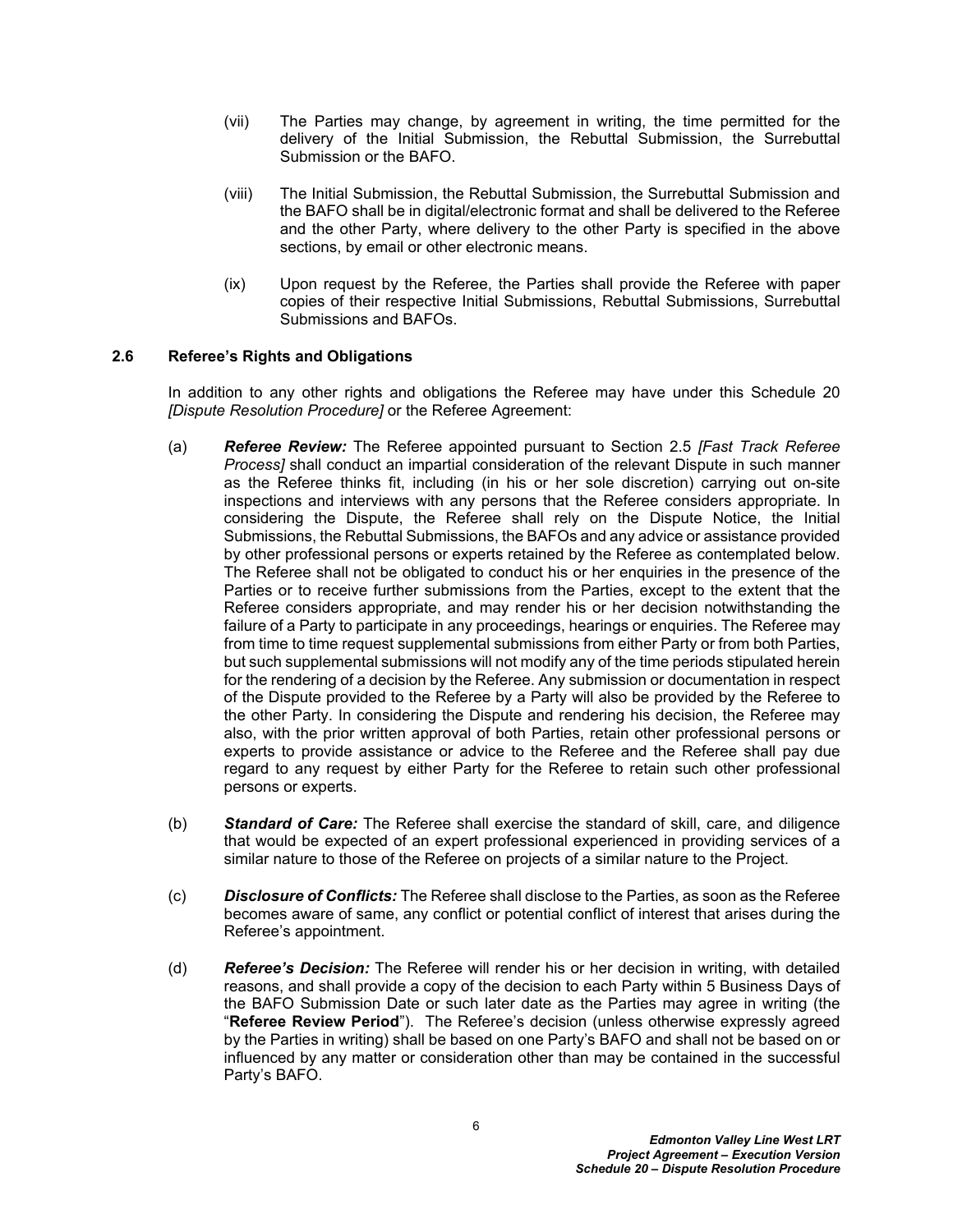- (e) *Parties' Cooperation.* The Parties shall cooperate with the Referee and comply with all reasonable requests from the Referee for additional information, documents and access to personnel and the City Lands which the Referee considers necessary or desirable for his or her consideration of the Dispute.
- (f) *Referee's Decision Binding.* Subject to a right to require the Dispute to be arbitrated pursuant to Section [2.7](#page-9-0) *[Commencement of Arbitration Proceedings]* within the time period specified therein, the Parties agree that the Referee's decision shall be final and binding on both Parties and shall not be subject to appeal, adjudication, arbitration, litigation or any other dispute resolution process.
- (g) *Fees and Expenses.* One-half of all fees and expenses of a Referee appointed pursuant to Section [2.5](#page-4-1) [*Fast Track Referee Process*] (including the fees and expenses of any professional persons or experts retained by the Referee pursuant to Section [2.6\(a\)](#page-7-1) *[Referee Review]*, and, any retainer payable to Standing Referees pursuant to the terms of the applicable Referee Agreement (as it may be amended from time to time), shall be paid by each of the City and Project Co. The City shall pay the full amount of such fees and expenses on the day that such fees and expenses are due and payable and Project Co shall reimburse the City for Project Co's share of all such fees and expenses within 5 Business Days of receipt of a written demand from the City, failing which the City shall be entitled to deduct the amount of Project Co's share of such fees and expenses from amounts otherwise due to Project Co under the provisions of this Agreement. Each Party shall otherwise bear all of its own fees and expenses in connection with the Fast Track Referee Process.
- (h) *No Liability for Referee.* The Parties hereby release and save harmless each Referee appointed pursuant to Section [2.5](#page-4-1) *[Fast Track Referee Process]* from any liability arising from such Referee's actions, made in good faith and in accordance with the standard of care required under Section [2.6\(b\)](#page-7-2) *[Standard of Care]*, in carrying out the duties of the Referee as described in this Schedule 20 *[Dispute Resolution Procedure]*.

#### (i) *Independence/Authority of Referee.* The Referee:

- (i) shall be an independent consultant and shall not, and shall not purport to be, a partner, joint venturer, or agent of either Party or otherwise related to either Party;
- (ii) other than as may be expressly set out in this Agreement (including this Schedule 20 *[Dispute Resolution Procedure]*, shall have no authority to give any directions to the Parties or to the Parties' officers, employees, contractors, consultants, or agents; and
- (iii) shall have no authority to waive or alter any terms of this Agreement nor to discharge or release either Party from its obligations under this Agreement unless jointly agreed in writing by the Parties.
- <span id="page-8-0"></span>(j) *Confidentiality.* The proceedings under Section [2.5](#page-4-1) *[Fast Track Referee Process]* shall be confidential and all information, data or documentation disclosed or delivered by either Party to the Referee as a result of or in connection with the Referee's duties as the Referee shall be treated as confidential and neither of the Parties nor the Referee shall, except as required by Applicable Law, disclose to any Person any such information, data or documentation unless the Parties otherwise agree in writing.
- <span id="page-8-1"></span>(k) *Evidence in Arbitration.* Notwithstanding Section [2.6\(j\)](#page-8-0) *[Confidentiality]*, the decision of the Referee and any and all documents, evidence, and submissions relating to a Dispute decided under Section [2.5](#page-4-1) *[Fast Track Referee Process]* may be submitted as evidence or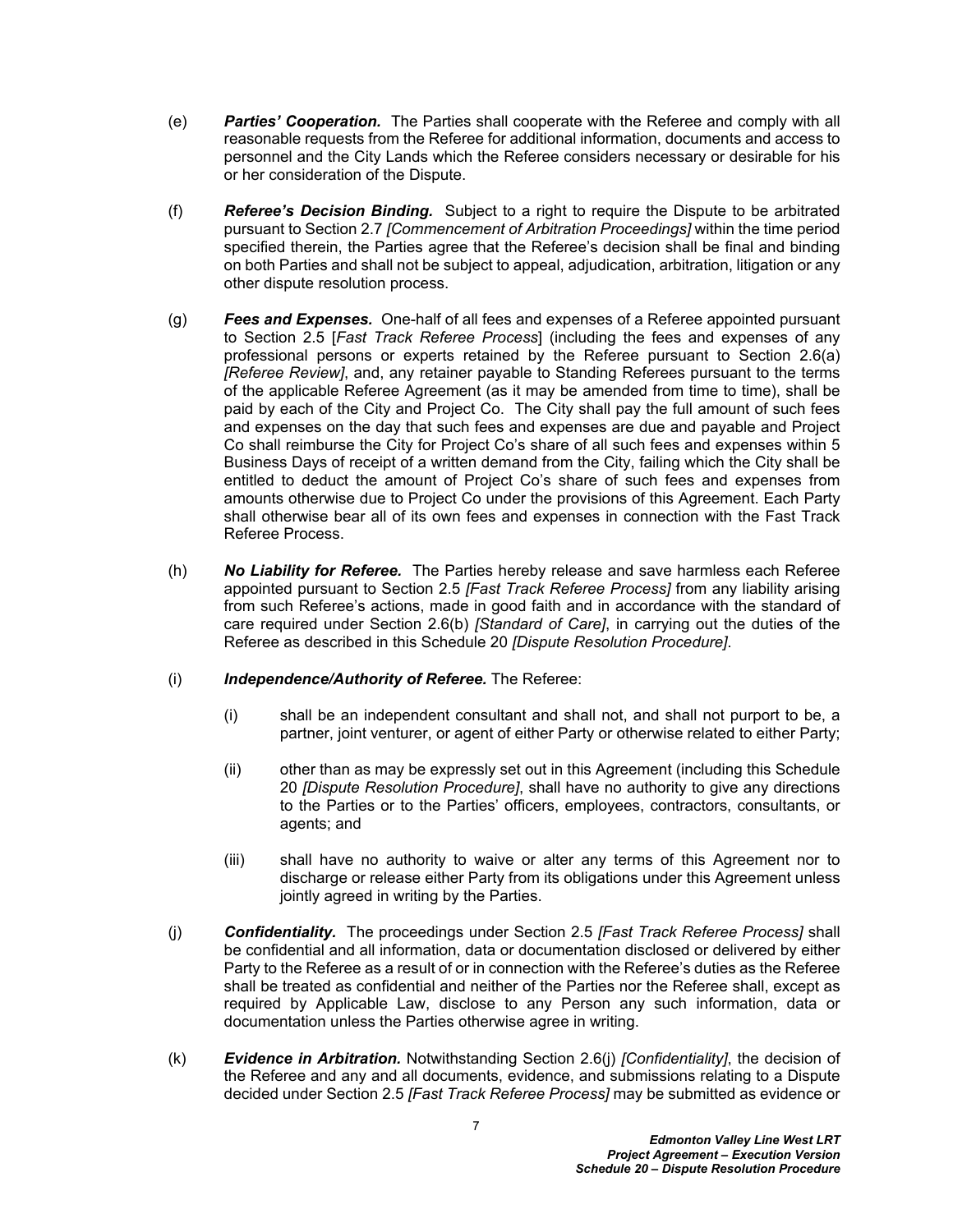background information by either Party in arbitration proceedings relating to the same Dispute under Section [2.8](#page-9-1) *[Arbitration]*.

# <span id="page-9-0"></span>**2.7 Commencement of Arbitration Proceedings**

If either:

- (a) the amount in Dispute is more than \$500,000 (index linked); or
- (b) the Dispute involves material and significant issues other than monetary claims by one Party against the other Party; or
- (c) a Notice of Dispute has been issued for a Dispute in relation to a determination made by the Independent Certifier pursuant to Section [2.4](#page-4-0) *[Independent Certifier],*

such Party may, at any time up to 90 days following the issuance of the Referee's decision or the making of the Independent Certifier's determination (as applicable), commence proceedings to have the Dispute settled by arbitration under Section [2.8](#page-9-1) *[Arbitration]*. In any such proceedings, the scope of issues will not be limited strictly to the terms of the Dispute Notice but may extend to include directly related matters for the purpose of completely resolving the Dispute, including, without limitation, issues that are the subject of the Referee's decision.

Any arbitration commenced under Section [2.8](#page-9-1) *[Arbitration]* shall be decided on a *de novo* basis and shall not be, or considered to be, an appeal of the Referee's decision or of the Independent Certifier's determination (as applicable). For greater certainty the arbitrator selected to hear the Dispute shall not be bound by, or be required to adhere to, any findings of fact by, or any other findings or decisions or determinations of, the Referee or the Independent Certifier (as applicable), and Section [2.6\(k\)](#page-8-1) *[Evidence in Arbitration]* shall apply to the arbitration of the Dispute.

#### <span id="page-9-1"></span>**2.8 Arbitration**

If a Party is entitled under Section [2.7](#page-9-0) *[Commencement of Arbitration Proceedings]* to commence proceedings to have a Dispute settled by arbitration, then the Party may commence such proceedings at such time and according to the protocol set out below in this Section [2.8](#page-9-1) *[Arbitration]* by giving the other Party notice (an "**Arbitration Notice**") of its intention to submit the Dispute to binding arbitration, which notice shall set out the name of the proposed arbitrator and the scope of issues to be determined by arbitration in addition to those set out in the Dispute Notice, if any.

If a Party issues an Arbitration Notice pursuant to this Section [2.8](#page-9-1) *[Arbitration]*, the following procedure shall apply:

- <span id="page-9-2"></span>(a) *Applicable Rules:* The "National Arbitration Rules" of the ADR Institute of Canada Inc. ("**ADRIC**") will apply to the arbitration, as modified by this Schedule 20 *[Dispute Resolution Procedure]* or as otherwise agreed by the Parties;
- <span id="page-9-3"></span>(b) *Single Arbitrator:* A single arbitrator shall be selected (the selected arbitrator being referred to herein as the "**Arbitrator**") on a rotational basis based on the appointment procedure and protocol contemplated in [Appendix 20B](#page-19-0) *[Appointment of Arbitrators]* of this Schedule 20 *[Dispute Resolution Procedure]*;
- (c) *Scope of Award:* The Arbitrator shall have the authority to award any remedy or relief that a court or judge of the Court of Queen's Bench of Alberta could order or grant in accordance with the Agreement, including specific performance of any obligation created under the Agreement, the issuance of an interim, interlocutory or permanent injunction, or the imposition of sanctions for abuse or frustration of the arbitration process;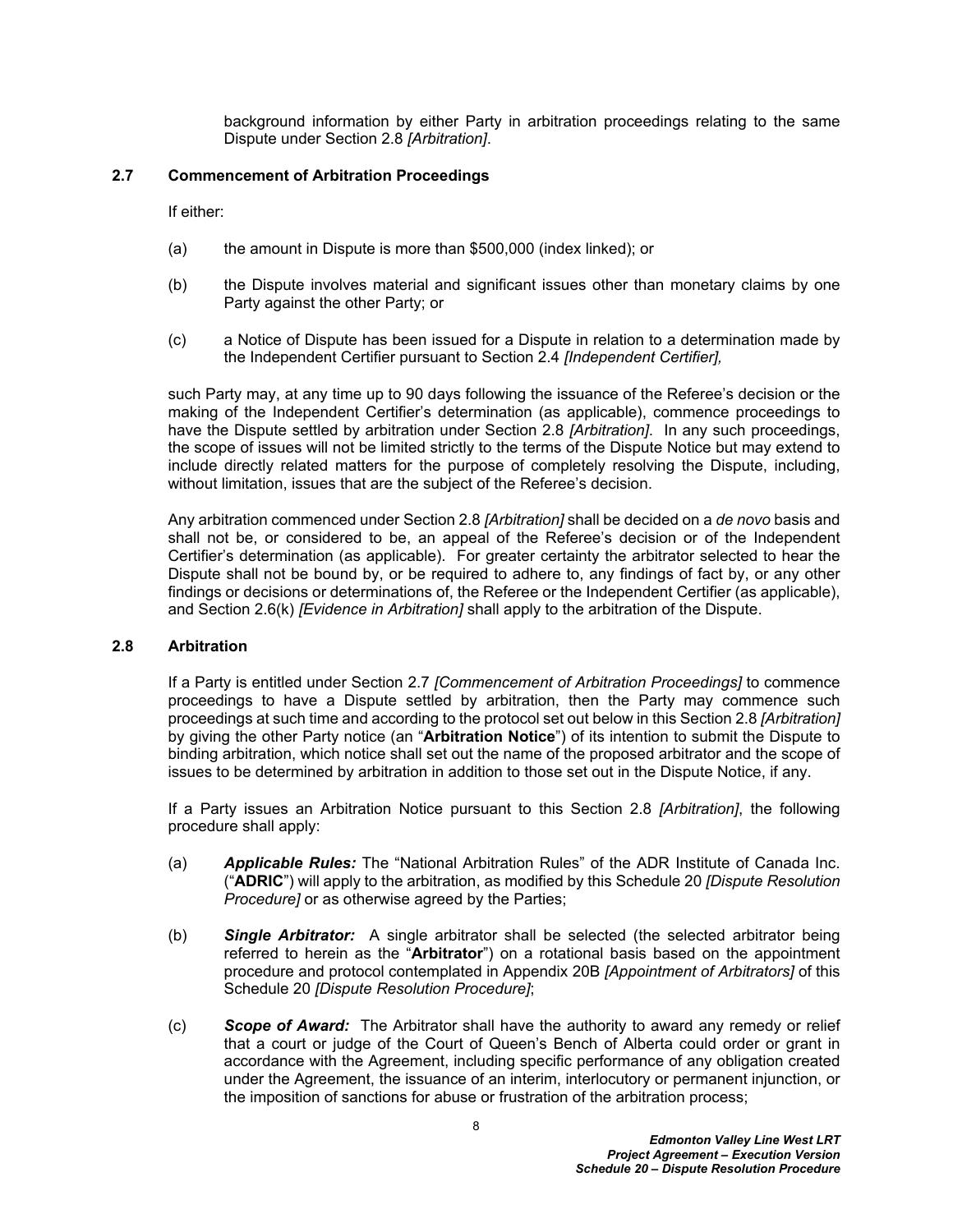- (d) *Place/Language of Arbitration:* The place of arbitration shall be Edmonton and all meetings and hearings of the Arbitrator shall take place in the City of Edmonton or in such other place as the Parties agree and such meetings and hearings will be conducted in the English language unless otherwise agreed by such Parties;
- (e) *Date/Time/Location of Arbitration:* The Arbitrator may at any time fix the date, time and location of meetings and hearings in the arbitration, upon reasonable notice to the Parties;
- (f) *Privacy/Legal Representation:* All meetings and hearings held in respect of the arbitration will be in private unless the Parties agree otherwise, and either Party may be represented at any meetings or hearings by legal counsel;
- (g) *Confidentiality:* The arbitration (including the Arbitrator's decision) will be kept confidential and the existence of the proceeding and any element of it (including any pleadings, briefs or other documents submitted or exchanged, and testimony or other oral submission and any awards) will not be disclosed to any party other than the Arbitrator, the Parties (and their respective directors, officers, shareholders, experts and legal counsel), the Senior Lenders and such other persons as may be necessary to the conduct of the proceeding or as may be required by law;
- (h) *Arbitrator's Decision:* The Arbitrator shall deliver a decision in writing as soon as possible in the circumstances after the conclusion of the hearing and, unless the Parties agree otherwise, will set out reasons for the decision;
- (i) *Arbitrator's Decision Binding:* The decision of the Arbitrator shall be final and binding on both Parties and shall not be subject to appeal, adjudication, arbitration, litigation or any other dispute resolution process, and both Parties expressly waive all rights of appeal in connection with the Arbitrator's decision.; and
- (j) *Fees and Expenses:* Each Party shall pay one-half of the Arbitrator's fees and expenses, and shall bear all of its own fees and expenses in connection with the arbitration. The Arbitrator shall, however, have the authority, in the Arbitrator's discretion, to award recovery of all costs and fees (including legal fees on a solicitor and own client basis, administrative fees, and the Arbitrator's fees and expenses, as applicable) to the prevailing Party in the arbitration.

# <span id="page-10-0"></span>**3. STANDING REFEREES**

#### <span id="page-10-1"></span>**3.1 Appointment of Standing Referees**

Four standing referees (collectively, the "**Standing Referees**") shall be appointed within 120 days following the Effective Date of this Agreement pursuant to a referee agreement which the Parties shall enter into with each Standing Referee at the time of such appointment (such agreement to be in the form attached as [Appendix 20A](#page-15-0) *[Referee Agreement]* (the "**Referee Agreement**").

#### <span id="page-10-2"></span>**3.2 Standing Referee Panels**

The panels of Standing Referees shall consist of:

<span id="page-10-3"></span>(a) two qualified individuals, to be appointed for resolution of Disputes relating to geotechnical, engineering, design, construction and other technical matters, including, without limitation, Disputes relating to matters contemplated in Schedule 4 *[Design and Construction Protocols]*; Schedule 5 *[D&C Performance Requirements]* and Schedule 7 *[Performance Demonstration Requirements]* (the "**Technical Referee Panel**"); and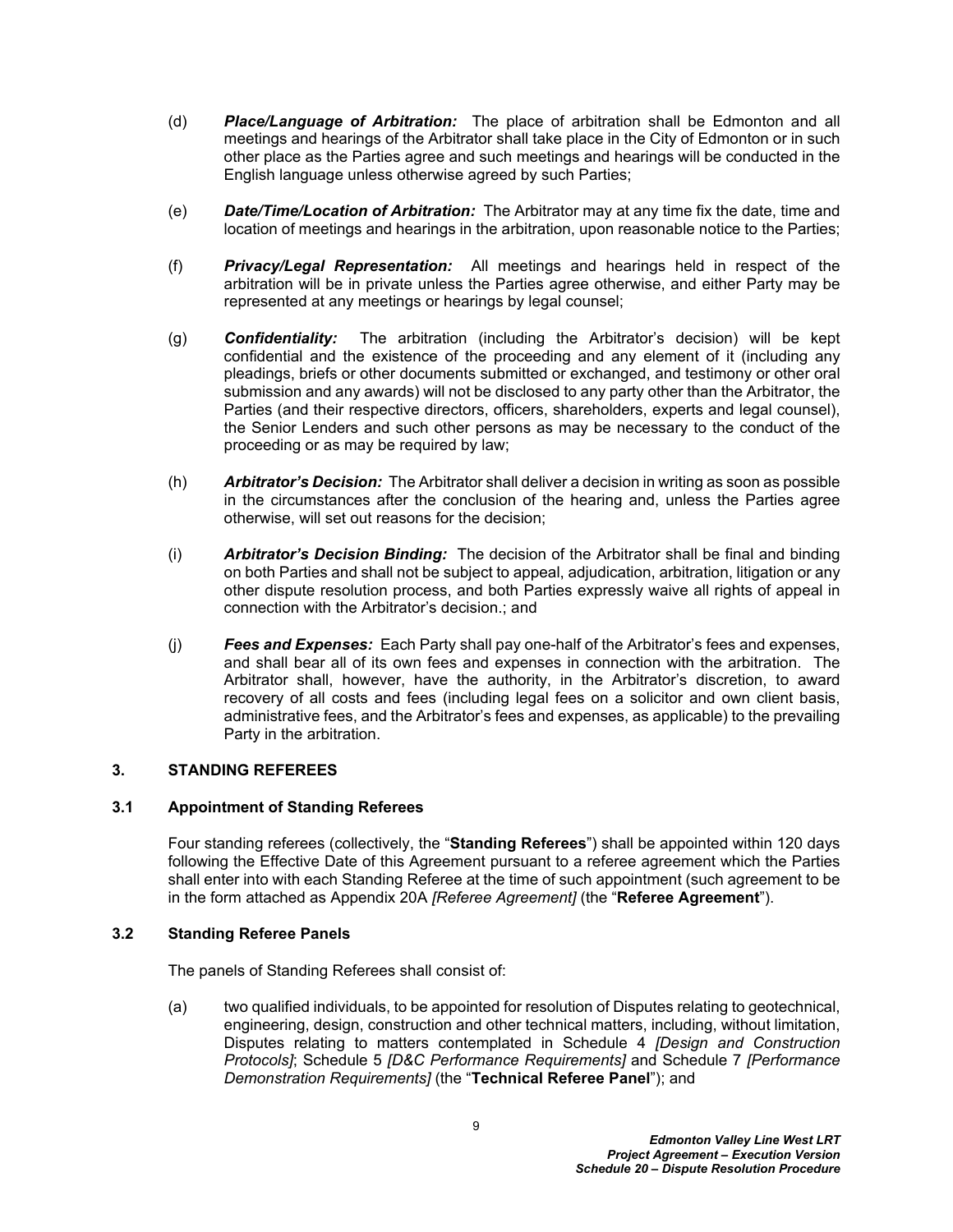<span id="page-11-5"></span>(b) two qualified individuals, to be appointed for resolution of all Disputes not relating to matters described in Section [3.2\(a\)](#page-10-3), including, without limitation, Disputes in respect of the interpretation, breach, validity or enforcement of rights, obligations or remedies under this Agreement (the "*Commercial Referee Panel*");

## <span id="page-11-0"></span>**3.3 No Conflicts**

Subject to Section [3.4](#page-11-1) *[Termination]*, each Standing Referee shall be appointed for the duration of the Term and shall be reasonably available to act as the Referee at any time during the Term. No Standing Referee shall act as a Referee in respect of any Dispute in which he or she may have a conflict of interest in so acting, including being financially, or otherwise in any way, interested in the conduct of the Project Work or in the business affairs of the City, Project Co or any consultant, subconsultant or subcontractor of any of them and each Standing Referee shall disclose to each of the Parties, as soon as the Standing Referee becomes aware of, any conflict or potential conflict of interest that may prevent or disqualify the Standing Referee from acting as a Referee in respect of a Dispute.

# <span id="page-11-1"></span>**3.4 Termination**

Each Standing Referee's appointment may be terminated, which termination will be without prejudice to any accrued rights and obligations of the Parties and the Standing Referee as at the date of termination, by:

- (a) mutual agreement of the City and Project Co on 15 days' notice to the Standing Referee;
- (b) either the City or Project Co in the event of a breach of the Referee Agreement by the Standing Referee that has not been rectified within 7 days following receipt by the Standing Referee of notice of such breach; or
- (c) the Standing Referee on 120 days' written notice of termination to the City and Project Co unless the Standing Referee is acting as the Referee on a Dispute, in which case the Standing Referee may not terminate his or her appointment until the later of the resolution of that Dispute and the end of the 120-day notice period.

Following termination of a Standing Referee, the Parties shall appoint a replacement Standing Referee in accordance with the requirements of Section [3.2](#page-10-2) *[Standing Referee Panels]* within 5 Business Days of such termination.

#### <span id="page-11-2"></span>**4. CONSOLIDATION OF PROCEEDINGS**

#### <span id="page-11-3"></span>**4.1 Acknowledgement**

The Parties acknowledge that a Dispute under this Agreement may be based on facts or issues of law that also apply or relate to a dispute under a Project Contract or a Collateral Agreement and in these circumstances it may be appropriate for the Dispute proceedings that may have been initiated under two or more of these agreements to be consolidated into one proceeding.

#### <span id="page-11-4"></span>**4.2 Consolidation**

For all Disputes that arise prior to Construction Completion, unless:

- (a) both Parties otherwise agree; or
- (b) the issue in a particular Dispute arises in connection with the Review Procedure; or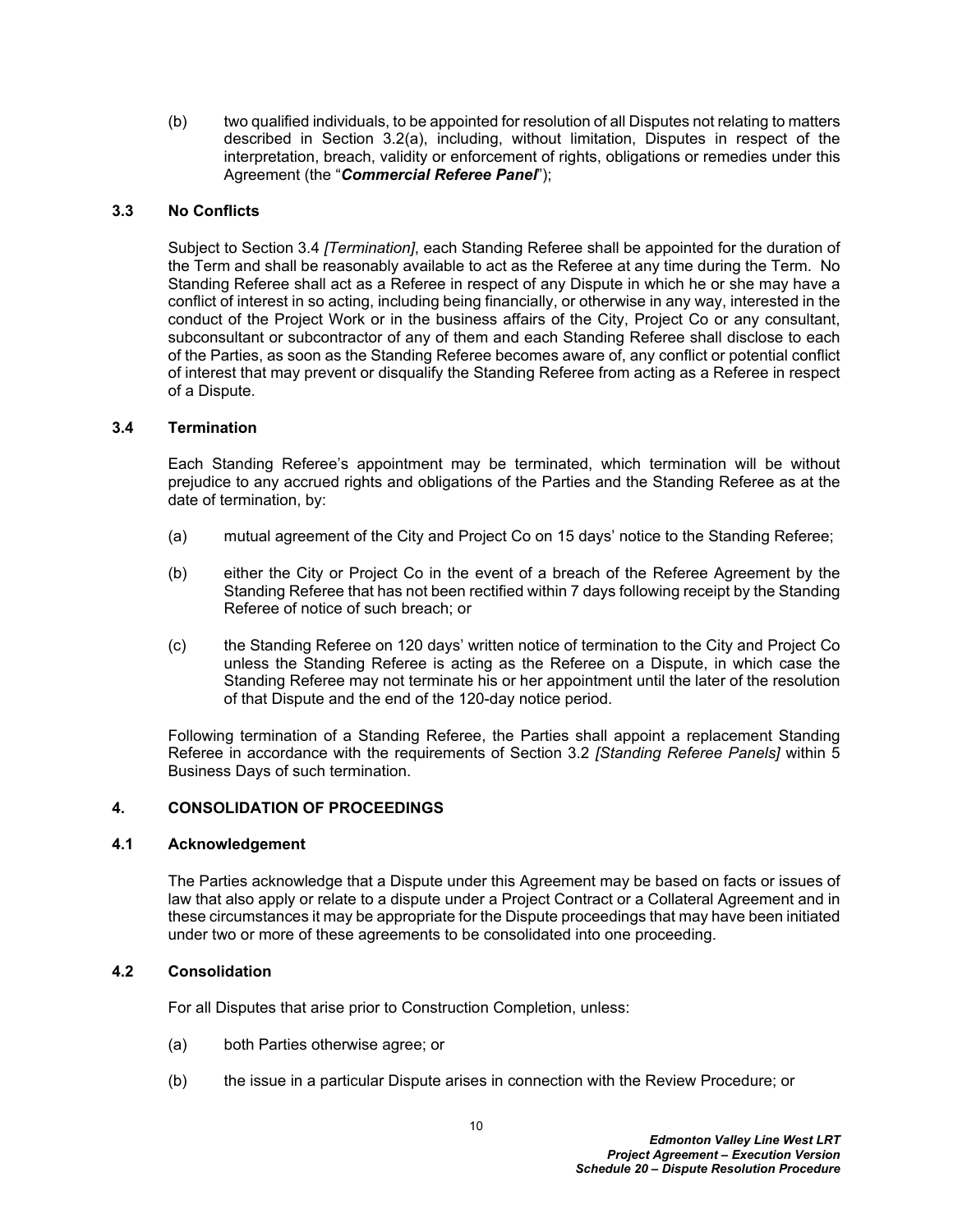- (c) the issue in a particular Dispute is such that waiting until after Construction Completion to resolve the Dispute would cause material harm to one of the Parties; or
- (d) the issue in a particular Dispute arises in connection with requirements of achieving or deficiencies in not achieving Construction Completion,
- (e) with respect to a particular Dispute, the Dispute is consolidated with any Third Party Arbitration or Third Party Litigation (as hereinafter defined) pursuant to Section [4.4](#page-12-1)  *[Consolidation with Third Party Disputes]*,

all arbitration proceedings between the Parties prior to Construction Completion shall be stayed and consolidated into a single arbitration proceeding (the "**Consolidated Proceeding**"), with the arbitration proceeding promptly and expeditiously after Construction Completion.

Where a party to a Project Contract or Collateral Agreement becomes a party to a Consolidated Proceeding, such party shall be required to join any Referee Agreement applicable to such Consolidated Proceeding to the extent it is not already party thereto.

#### <span id="page-12-0"></span>**4.3 Terms**

To the extent appropriate, the terms of this Schedule 20 *[Dispute Resolution Procedure]* apply to the Consolidated Proceeding (including all parties to the Consolidated Proceeding and the Arbitrator appointed for the Consolidated Proceeding) in the same manner as they apply to the individual proceedings being consolidated, and the parties to the Consolidated Proceeding will appoint the Arbitrator for the Consolidated Proceeding in accordance with Section [2.8](#page-9-1) *[Arbitration]*.

#### <span id="page-12-1"></span>**4.4 Consolidation with Third Party Disputes**

- <span id="page-12-2"></span>(a) Subject to Section [4.4\(d\),](#page-13-4) if either Party is involved in an arbitration in the Province of Alberta with a third party (a "**Third Party Arbitration**"), and if such Third Party Arbitration involves common factual or legal issues (including common issues of damages) which are also the subject of a Dispute between the Parties for which a Notice of Dispute has been given, then any arbitration of the Dispute between the Parties which includes those common factual, legal or damages issues (a "**Project Agreement Arbitration**") shall be stayed, consolidated or joined with the Third Party Arbitration(s) but only if the City, Project Co and the other parties all agree or, failing their agreement, if a court in the Province of Alberta on application considers it just and convenient in all the circumstances that the Project Agreement Arbitration should be stayed or consolidated or joined with the Third Party Arbitration.
- <span id="page-12-3"></span>(b) Subject to Section [4.4\(d\)](#page-13-4), if either Party is involved in litigation in the Province of Alberta with a third party ("**Third Party Litigation**") and if:
	- (i) such Third Party Litigation involves common factual or legal issues (including common issues of damages) which are the subject of a Project Agreement Arbitration; and
	- (ii) one of the Parties is brought directly into the Third Party Litigation as a Party to that litigation,

then on the application of either Party to the court in the Province of Alberta having jurisdiction the court may, if it determines that it is just and convenient in all the circumstances, order a stay of either or both the Project Agreement Arbitration proceeding and the Third Party Litigation, or order a joinder of the Project Agreement Arbitration and the Third Party Litigation. If such joinder is ordered, the Project Agreement Arbitration and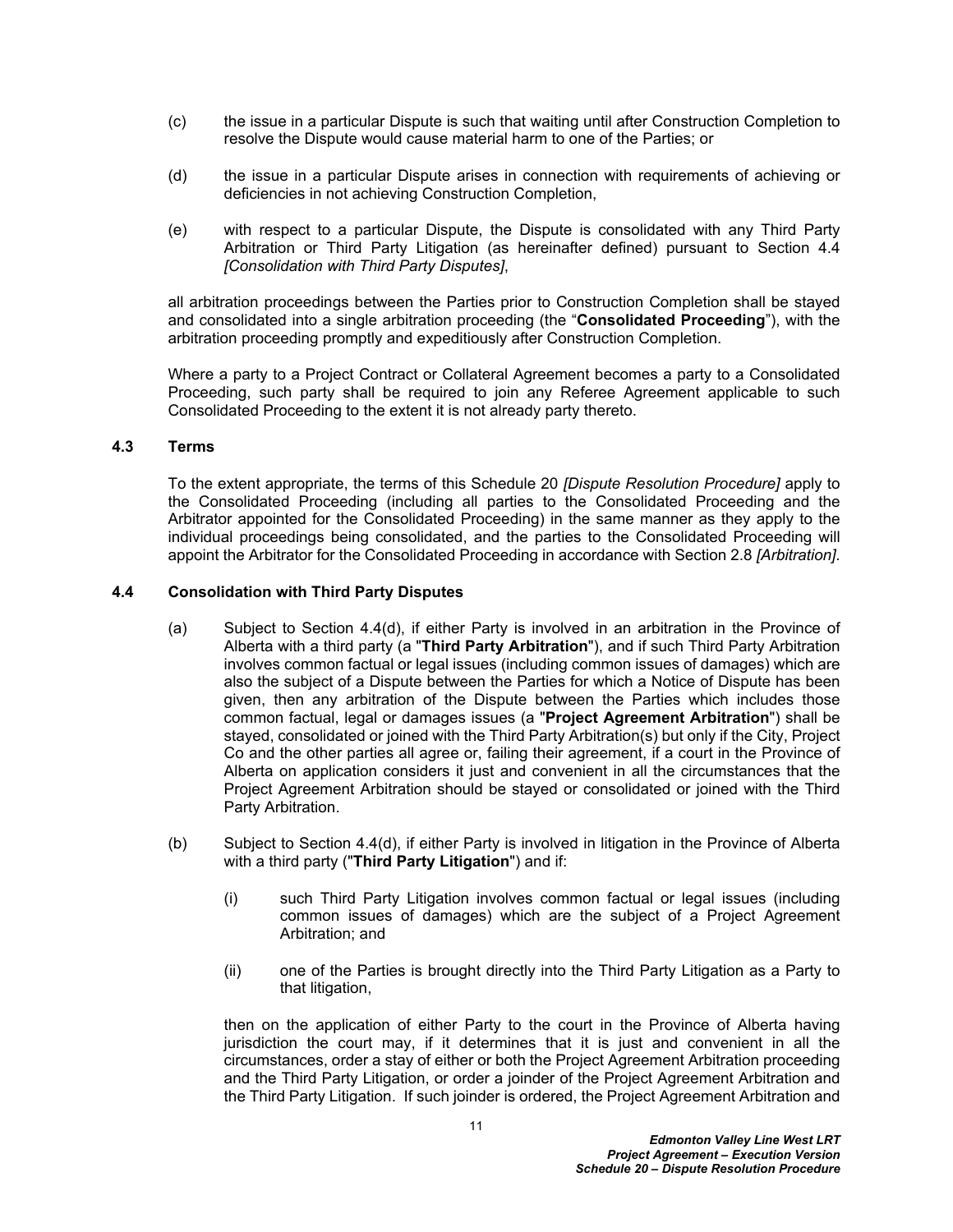the Third Party Litigation ordered to be joined by the court shall be determined by that court or by another court in the Province of Alberta such that the Project Agreement Arbitration and the Third Party Litigation shall be resolved in one forum. For purposes of the foregoing, joinder of the Project Agreement Arbitration and the Third Party Litigation shall be construed to include stays and conditional stays of issues in the Project Agreement Arbitration pending the commencement and completion of third party proceedings by one or both of the Parties in the Third Party Litigation.

- (c) In considering whether to order a stay, consolidation or joinder of a Project Agreement Arbitration with a Third Party Arbitration or Third Party Litigation, the court will be entitled to give substantial weight to the desire by the Parties that all Disputes which are related to Third Party Arbitration or Third Party Litigation be resolved in a single forum to avoid multiplicity of proceedings and the potential for contradictory findings of fact, liability and quantum, and to ensure the arbitrator or court has the advantage of obtaining full evidence and disclosure from the Parties and from the other parties, as applicable and as required to resolve the Dispute and to make findings of fact, liability and quantum of damages and awards or judgments binding on the Parties based on all available evidence.
- <span id="page-13-4"></span>(d) Sections [4.4\(a\)](#page-12-2) and [4.4\(b\)](#page-12-3) only apply:
	- (i) if the Dispute between the Parties includes a claim by one Party against the other for contribution or indemnity for that Party's liability or potential liability to the third party where such liability results or will result from an award in the Third Party Arbitration or a judgment in the Third Party Litigation; and
	- (ii) to those specific issues that are common issues in the Project Agreement Arbitration, the Third Party Arbitration and the Third Party Litigation, such that all other issues in the Dispute shall continue to be resolved by Project Agreement Arbitration and shall not be consolidated with the Third Party Arbitration or Third Party Litigation.

# <span id="page-13-0"></span>**5. GENERAL**

#### <span id="page-13-1"></span>**5.1 Other Remedies**

Neither Party may initiate a proceeding in a court of competent jurisdiction, whether before or after a Dispute has been initiated by a Dispute Notice, in respect of any aspect of the Dispute, including the application or interpretation of any provision of this Agreement, except as expressly permitted by the (a) Agreement; (b) the Arbitration Act (Alberta); or (c) the prior written approval of both Parties.

#### <span id="page-13-2"></span>**5.2 Strict Compliance with Time Limits**

The Parties acknowledge that timely resolution of Disputes is mutually beneficial and the time limits set out in this Schedule 20 *[Dispute Resolution Procedure]*, or as otherwise agreed to by the Parties, shall be strictly complied with and enforced.

#### <span id="page-13-3"></span>**5.3 The City's Directive**

If a Dispute occurs, then the City and Project Co will diligently carry out their respective obligations under this Agreement pending resolution of the Dispute pursuant to this Schedule 20 [*Dispute Resolution Procedure]*. Prior to resolution of the Dispute, the City may in its discretion by notice to Project Co direct Project Co to proceed with work activities in respect of the matter in Dispute or any related matter and Project Co will comply with and implement the direction. If Project Co fails to comply with the City's direction within 5 Business Days from the issuance thereof, the City shall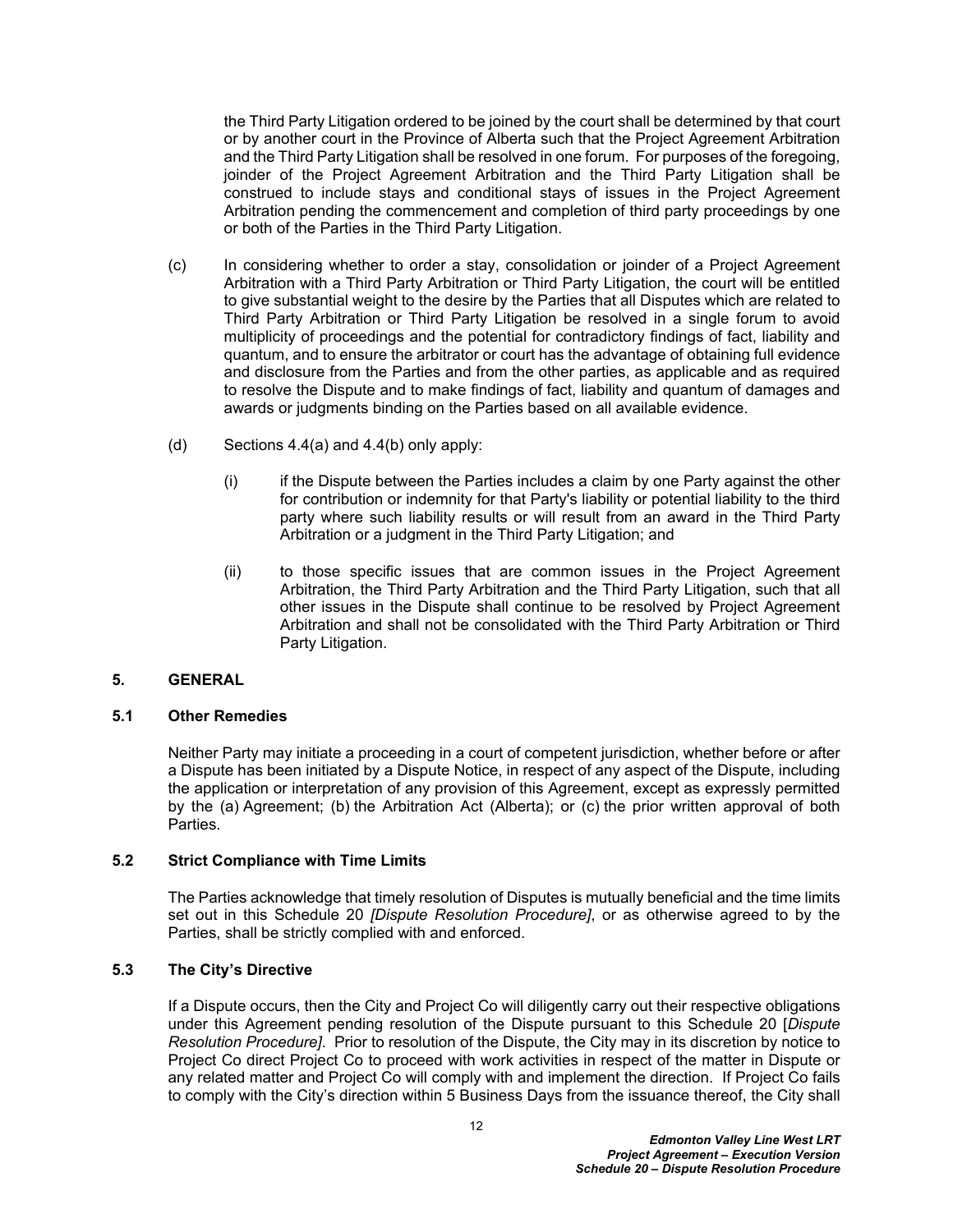be entitled to engage others to perform the work activities specified in such direction at the risk and cost of Project Co and the City may deduct any cost incurred from any payment or payments to Project Co under this Agreement. Such City direction shall be without prejudice to Project Co's rights to claim compensation or other relief as an element or aspect of the resolution of the relevant Dispute or as a Relief Event pursuant to Section 11.1.1 *[Relief Events]* of the Agreement to the extent such City directions establish a supplemental or incremental scope of work, or increased cost, to the Project Work or to assert other rights under the Agreement. Nothing in this Schedule 20 *[Dispute Resolution Procedure]* shall limit the City's right to require a Change in circumstances where the Dispute is determined in favour of Project Co.

### <span id="page-14-0"></span>**5.4 Other Project Contracts**

Project Co shall ensure that each Project Contract contains terms that are substantially similar to, and in no way inconsistent with, the terms of this Schedule 20 *[Dispute Resolution Procedure]* or otherwise expressly incorporates the terms of this Schedule 20 *[Dispute Resolution Procedure]* into the Project Contract. Specifically, but without limitation, Project Co shall ensure that each Project Contract:

- (a) contains identical provisions relating to the appointment of the Referee and the Arbitrator as provided in this Schedule 20 *[Dispute Resolution Procedure]* (including an identical roster of Standing Referees as provided in Section [3.1](#page-10-1) *[Appointment of Standing Referees]*  and Section [3.2](#page-10-2) *Standing Referee Panels]*);
- (b) provides for the mandatory fast track referee process and binding arbitration proceedings for the resolution of all disputes that are governed by identical rules of procedures as provided in this Schedule 20 *[Dispute Resolution Procedure]*; and
- (c) provides for the consolidation of proceedings as contemplated under Section [4](#page-11-2)  *[Consolidation of Proceedings]*;

Project Co shall also cause each Project Co Person to abide by, comply with, and enforce the terms of this Section [5.4](#page-14-0) *[Other Project Contracts]* for any Dispute in which the City is a party or a participant.

#### <span id="page-14-1"></span>**5.5 No Disruption to Project**

It is the intent of the City and Project Co that no Dispute shall disrupt, compromise, limit, restrict or otherwise adversely affect the performance of their respective obligations or the exercise of their rights under this Agreement while the Dispute is outstanding and in progress and not fully resolved between the Parties. Each Party will use commercially reasonable efforts at all times in a diligent manner to take such steps or actions as may be reasonably necessary to avoid or mitigate any potential or possible disruption, compromise, limitation, restriction or other adverse impact to the Project, the Project Work or the performance of obligations and the exercise of rights of or by the Parties in relation to a Dispute.

#### <span id="page-14-2"></span>**5.6 Limitation Periods**

The limitation of actions as outlined in section 51 of the *Arbitration Act* (Alberta) is suspended pursuant to section 7 of the *Limitations Act* (Alberta) once a Dispute has been referred for resolution pursuant to this Schedule 20 *[Dispute Resolution Procedure]*.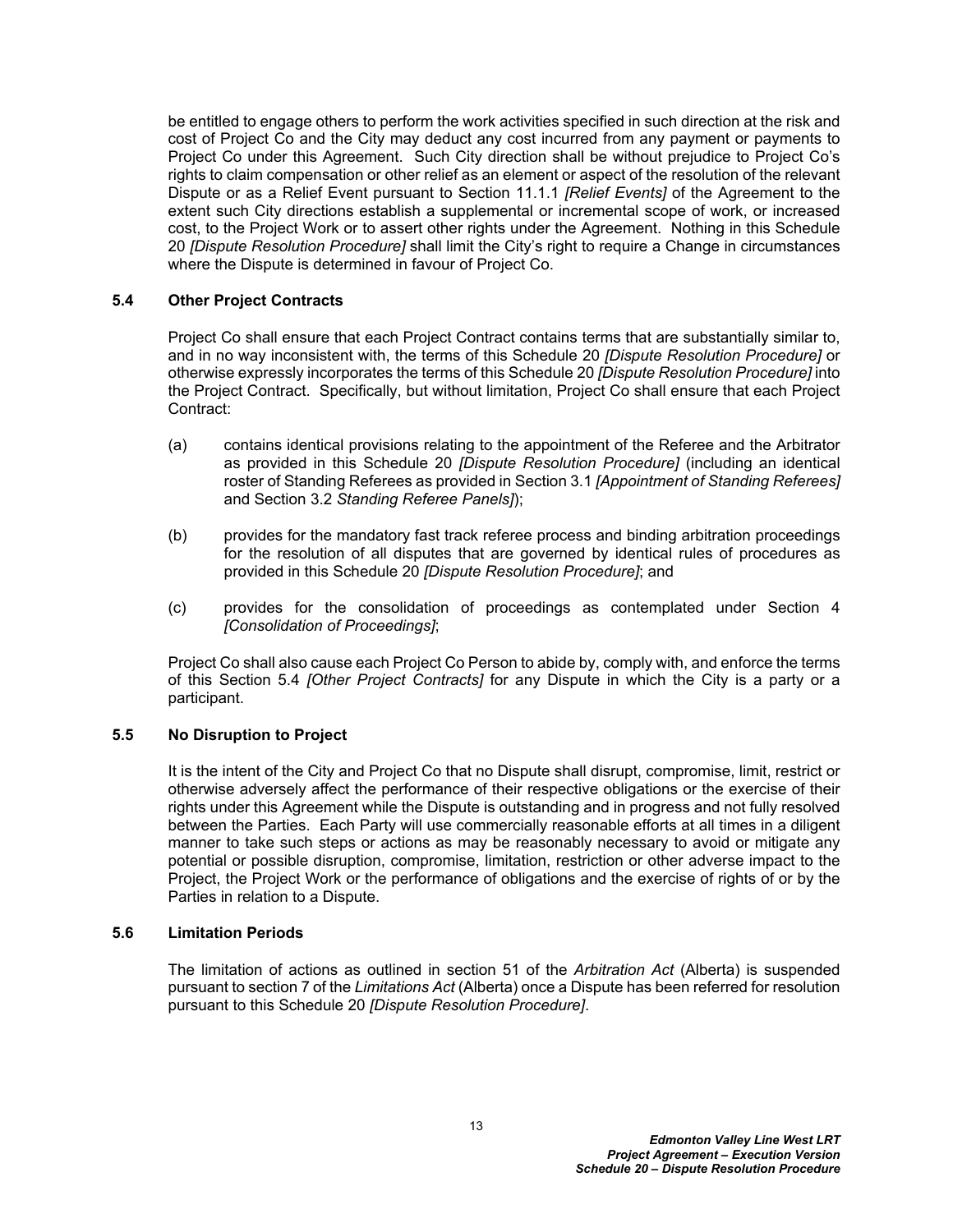#### **APPENDIX 20A**

#### <span id="page-15-0"></span>**REFEREE AGREEMENT**

**THIS AGREEMENT** is made as of the  $\lt^*$  day of  $\lt^*$ ,  $\lt^*$ 

#### **AMONG:**

**The City of Edmonton**

(the "**City**")

**AND:**

**Marigold Infrastructure Partners Limited Partnership**

("**Project Co**")

**AND:**

## <\*>

## (the "**Standing Referee**")

This Agreement confirms the appointment of the Standing Referee under the Project Agreement dated December 22, 2020 between the City and Project Co (the "**Project Agreement**"). The terms of this appointment are as contained in Schedule 20 *[Dispute Resolution Procedure]* to the Project Agreement, which terms are incorporated by reference in this Referee Agreement.

The Referee confirms that the Referee:

- (i) has received a briefing from the City and Project Co on the Project, the Project Agreement, the types of disputes that might possibly arise for which the Referee may be appointed and has reviewed a copy of the Project Agreement and related materials, including Schedule 20 *[Dispute Resolution Procedure]* to the Project Agreement;
- (ii) has reviewed Schedule "B" Project Agreement Party List and confirms that the Referee is not in a conflict of interest, including being financially, or otherwise in any way, interested in the conduct of the Project Work or in the business affairs of the City, Project Co, or with respect to any of the parties noted in the list.
- (iii) accepts the appointment as, and agrees to perform in a diligent and professional manner the functions of, a referee under the Project Agreement on the terms and conditions set out in Schedule 20 *[Dispute Resolution Procedure]* of the Project Agreement;
- (iv) agrees to be bound by the terms and conditions set out in Schedule 20 *[Dispute Resolution Procedure]* of the Project Agreement as applicable and acknowledges that those terms and conditions are incorporated by reference in this Referee Agreement;
- (v) will keep reasonably well informed of the progress and status of the Project not less than quarterly by reviewing monthly reports forwarded by the City; and
- (vi) agrees that additional parties may join this Referee Agreement without any additional standby retainer fee payable where such parties are party to a Consolidated Proceeding as defined in Schedule 20 *[Dispute Resolution Procedure]* of the Project Agreement.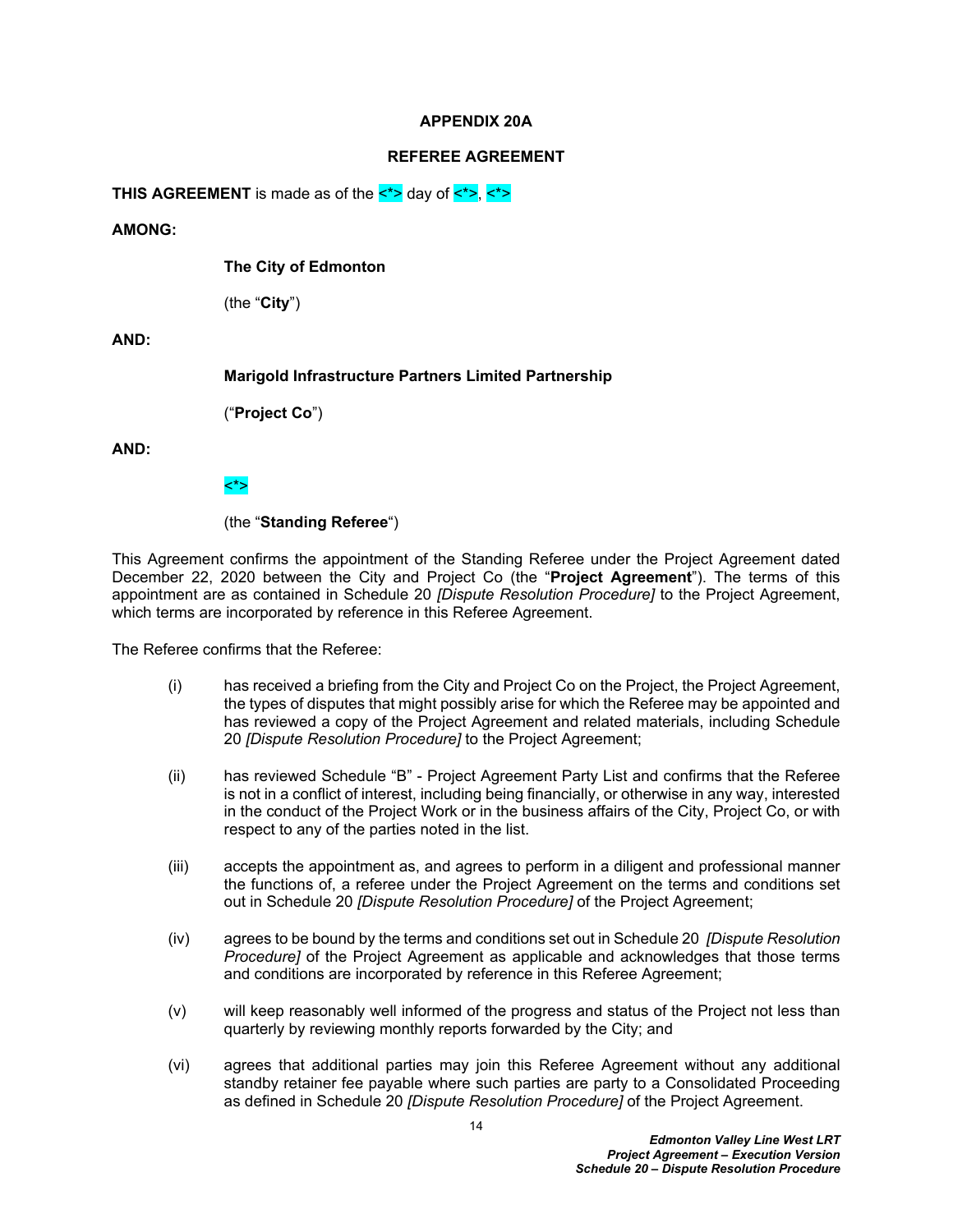Compensation for the Referee will consist of and be limited to:

- (a) an annual standby retainer fee of \$[∙] for keeping informed on the state of the Project payable in two equal installments semi-annually in arrears."; and
- (b) daily/hourly rate for fees for specific appointments in dealing with Disputes is  $\frac{\xi}{\xi}$ . In addition to your invoiced fees, the City will pay any and all reasonable disbursements incurred in providing your services.

Invoices should be submitted as follows:

- (a) refer to the purchase order number;
- (b) list the number of work-days or work-hours spent and the various rates used to calculate the invoice;
- (c) if applicable, provide all necessary details to allow for the calculations of Non-Resident Withholding Tax as stipulated under the applicable Canada Revenue Agency's guidelines;
- (d) show the GST as a separate amount; and
- (e) addressed to:



Notices given pursuant to the terms of this Referee Agreement shall be sufficiently given:

(a) in case of notice to the City, if such notice is sent by e-mail, prepaid registered mail, or personally delivered to the following address:





(b) in case of notice to Project Co, if such notice is sent by e-mail, prepaid registered mail, or personally delivered, to the following address:

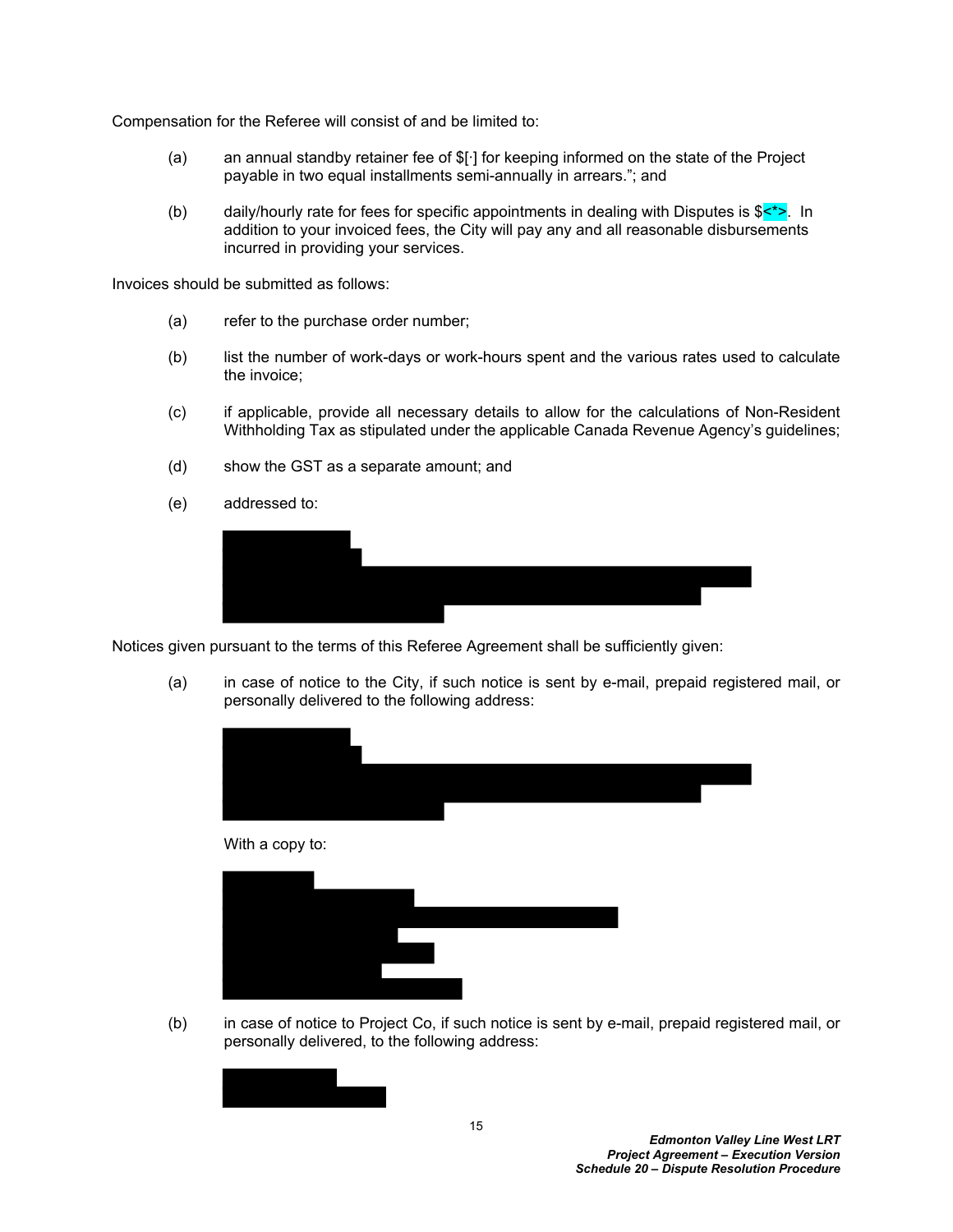

(c) and, in case of notice to the Referee, if such notice is sent by e-mail, prepaid registered mail, or personally delivered, to the following address:

<\*>

Either party may, at any time, give notice in writing to the other of any change of address of the party giving such notice and, from and after giving of such notice, the address herein specified shall be deemed to be the address of the party for the giving of notice hereunder.

Termination of this Referee Agreement is subject to the provisions of Schedule 20 [Dispute Resolution Procedure] of the Project Agreement.

This Referee Agreement is not assignable. This Referee Agreement shall be governed by and construed in accordance with the laws of the Province of Alberta and the federal laws of Canada applicable therein.

*[signature pages follow]*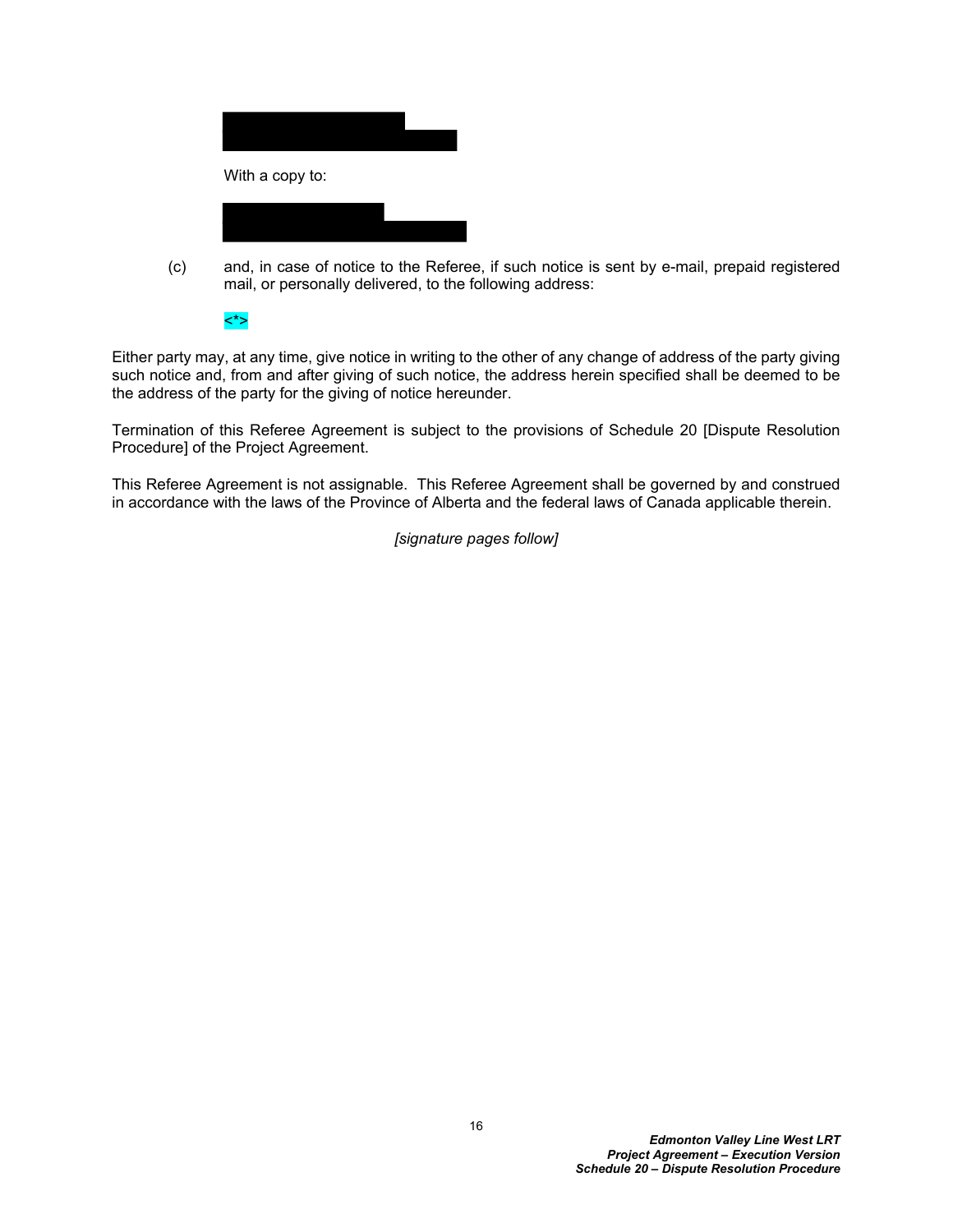It is the express wish of the Parties that this document and any related documents be drawn up and executed in English. Les parties aux présentes ont expressément demandé que ce document et tous les documents s'y rattachant soient rédigés et signés en anglais.

#### **CITY OF EDMONTON**

Legally Reviewed and Approved as to Form:

Barrister & Solicitor Name:

\_\_\_\_\_\_\_\_\_\_\_\_\_\_\_\_\_\_\_\_\_\_\_\_\_\_\_\_\_\_\_\_ Per: \_\_\_\_\_\_\_\_\_\_\_\_\_\_\_\_\_\_\_\_\_\_\_\_\_\_\_\_\_\_\_\_ **Legal Services Title: Acting Deputy City Manager,** Title: Acting Deputy City Manager, Integrated Infrastructure Services

Approved as to Content:

 Valley Line Director, LRT Expansion & Renewal

\_\_\_\_\_\_\_\_\_\_\_\_\_\_\_\_\_\_\_\_\_\_\_\_\_\_\_\_\_\_\_\_

 Branch Manager, LRT Expansion & Renewal

 Branch Manager, Corporate Procurement and Supply Services

\_\_\_\_\_\_\_\_\_\_\_\_\_\_\_\_\_\_\_\_\_\_\_\_\_\_\_\_\_\_\_\_

#### **MARIGOLD INFRASTRUCTURE PARTNERS LIMITED PARTNERSHIP**, by its general partner, **MARIGOLD INFRASTRUCTURE PARTNERS INC.**

Per: \_\_\_\_\_\_\_\_\_\_\_\_\_\_\_\_\_\_\_\_\_\_\_\_\_\_\_\_\_\_\_\_

Name: Title:

Per: \_\_\_\_\_\_\_\_\_\_\_\_\_\_\_\_\_\_\_\_\_\_\_\_\_\_\_\_\_\_\_\_

Name: Title:

I/We have authority to bind the Corporation.

#### **[INSERT SIGNATURE BLOCK FOR REFEREE]**